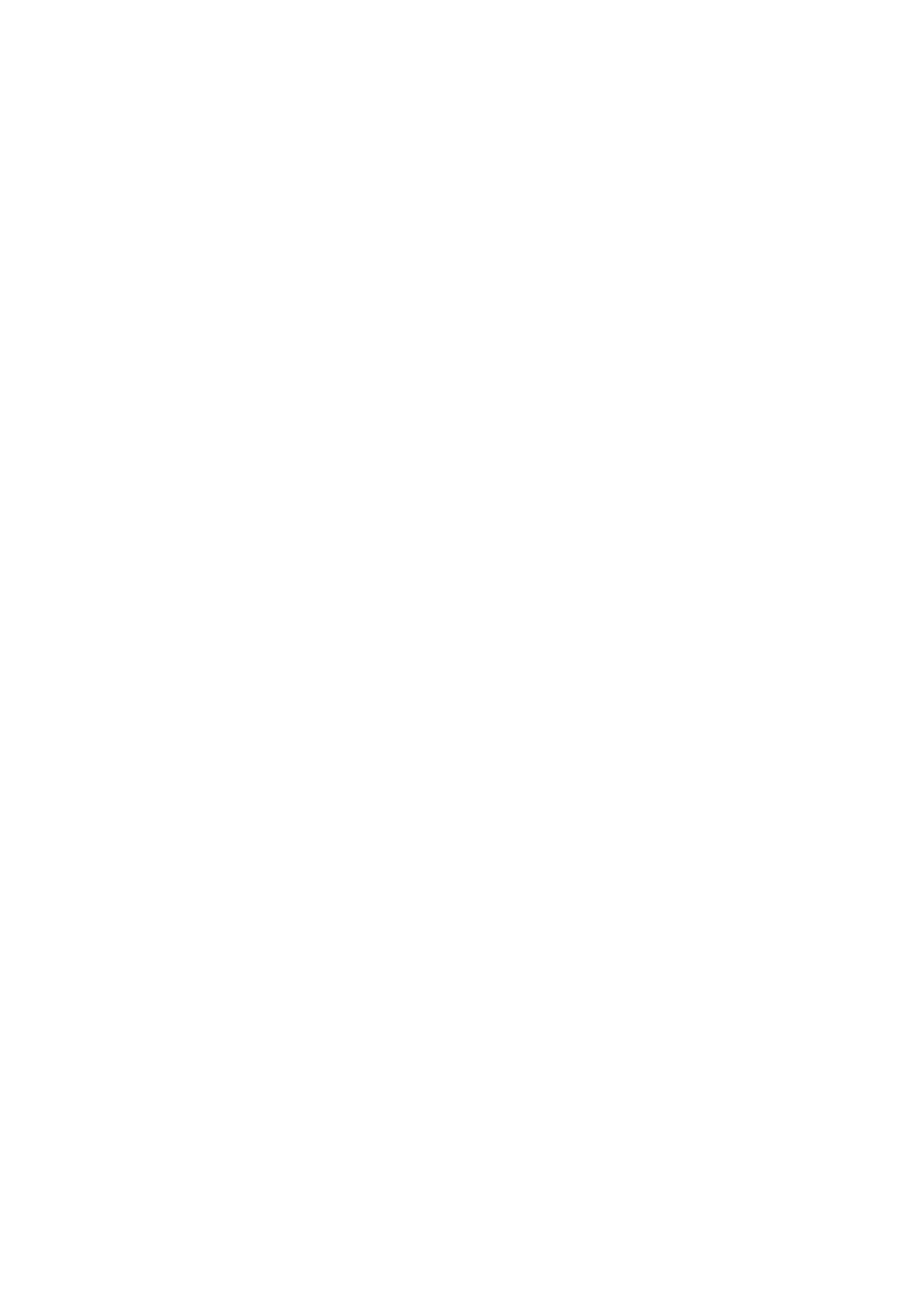

# House of Commons Committee of Public Accounts

# **The Government's funding of Kids Company**

## **Eighth Report of Session 2015–16**

*Report, together with formal minutes relating to the report*

*Ordered by the House of Commons to be printed 9 November 2015*

> **HC 504** Published on 13 November 2015 by authority of the House of Commons London: The Stationery Office Limited £0.00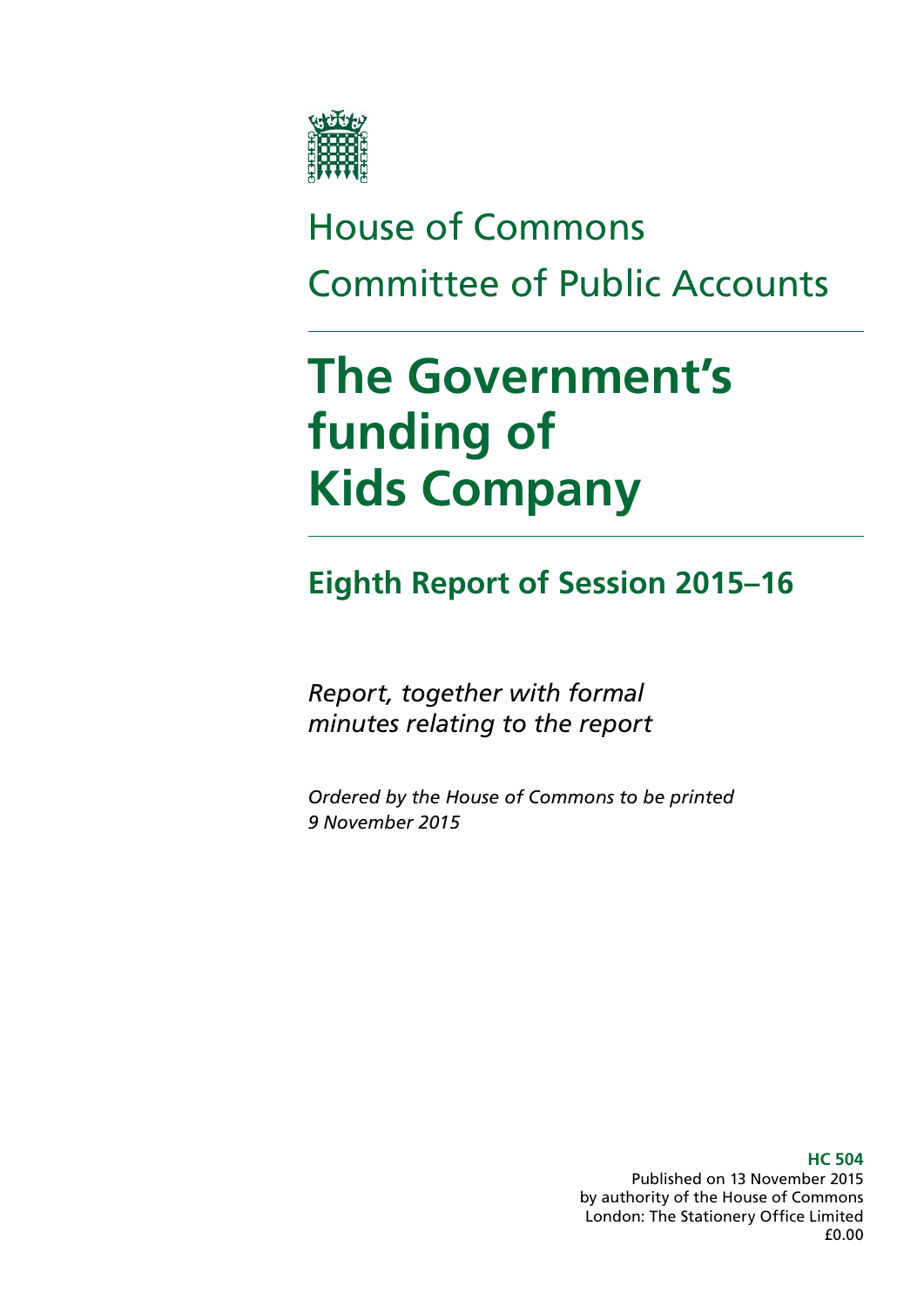### **The Committee of Public Accounts**

The Committee of Public Accounts is appointed by the House of Commons to examine "the accounts showing the appropriation of the sums granted by Parliament to meet the public expenditure, and of such other accounts laid before Parliament as the committee may think fit" (Standing Order No 148).

#### **Current membership**

[Meg Hillier](http://www.parliament.uk/biographies/commons/meg-hillier/1524) (*Labour/Co-op, Hackney South and Shoreditch*) (Chair) [Mr Richard Bacon](http://www.parliament.uk/biographies/commons/mr-richard-bacon/1451) (*Conservative, South Norfolk*) [Harriet Baldwin](http://www.parliament.uk/biographies/commons/harriett-baldwin/4107) (*Conservative, West Worcestershire*) [Deidre Brock](http://www.parliament.uk/biographies/commons/deidre-brock/4417) (*Scottish National Party, Edinburgh North and Leith*) [Chris Evans](http://www.parliament.uk/biographies/commons/chris-evans/4040) (*Labour, Islwyn*) [Caroline Flint](http://www.parliament.uk/biographies/commons/caroline-flint/389) (*Labour, Don Valley*) [Kevin Foster](http://www.parliament.uk/biographies/commons/kevin-foster/4451) (*Conservative, Torbay*) [Mr Stewart Jackson](http://www.parliament.uk/biographies/commons/mr-stewart-jackson/1551) (*Conservative, Peterborough*) [Nigel Mills](http://www.parliament.uk/biographies/commons/nigel-mills/4136) (*Conservative, Amber Valley*) [David Mowat](http://www.parliament.uk/biographies/commons/david-mowat/4080) (*Conservative, Warrington South*) [Stephen Phillips QC](http://www.parliament.uk/biographies/commons/stephen-phillips/4054) (*Conservative, Sleaford and North Hykeham*) [Bridget Phillipson](http://www.parliament.uk/biographies/commons/bridget-phillipson/4046) (*Labour, Houghton and Sunderland South*) [John Pugh](http://www.parliament.uk/biographies/commons/john-pugh/1454) (*Liberal Democrat. Southport*) [Karin Smyth](http://www.parliament.uk/biographies/commons/karin-smyth/4444) (*Labour, Bristol South*) [Mrs Anne-Marie Trevelyan](http://www.parliament.uk/biographies/commons/mrs-anne-marie-trevelyan/4531) (*Conservative, Berwick-upon-Tweed*)

#### **Powers**

Powers of the Committee of Public Accounts are set out in House of Commons Standing Orders, principally in SO No 148. These are available on the Internet via [www.parliament.uk.](http://www.parliament.uk)

#### **Publication**

Committee reports are published on the Committee's website at [www.](http://www.parliament.uk/pac) [parliament.uk/pac](http://www.parliament.uk/pac) and by The Stationery Office by Order of the House. Evidence relating to this report is published on the [inquiry page](http://www.parliament.uk/business/committees/committees-a-z/commons-select/public-accounts-committee/inquiries/parliament-2015/hm-revenue-and-customs-2014-15-accounts/) of the Committee's website.

#### **Committee staff**

The current staff of the Committee are Stephen McGinness (Clerk), Claire Cozens (Committee Specialist), James McQuade (Senior Committee Assistant), Sue Alexander (Committee Assistant) and Tim Bowden (Media Officer).

#### **Contacts**

All correspondence should be addressed to the Clerk of the Public Accounts Committee, House of Commons, London SW1A 0AA. The telephone number for general enquiries is 020 7219 4099; the Committee's email address is [pubaccom@parliament.uk.](mailto:pubaccom@parliament.uk)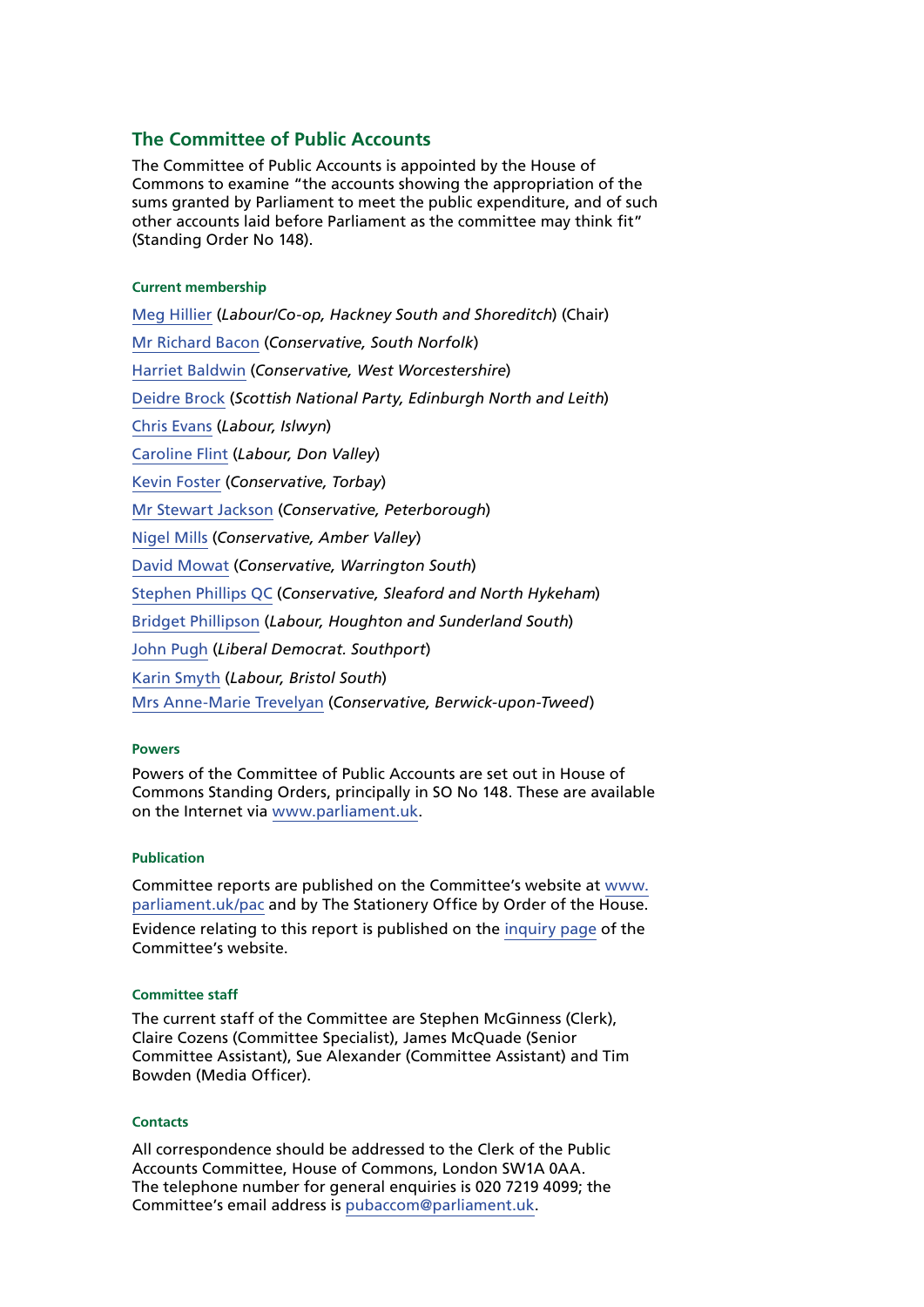### **Contents**

|                                                                  | <b>Summary</b>                                     | 3  |
|------------------------------------------------------------------|----------------------------------------------------|----|
|                                                                  | <b>Introduction</b>                                | 4  |
|                                                                  | <b>Conclusions</b>                                 | 5  |
| <b>Recommendations</b>                                           |                                                    | 8  |
| $\mathbf 1$                                                      | <b>Government's funding of Kids Company</b>        | 9  |
| $\overline{2}$                                                   | <b>Government's monitoring of Kids Company</b>     | 13 |
| 3                                                                | <b>Government's relationship with Kids Company</b> | 15 |
| 4                                                                | <b>What the Government has learned</b>             | 18 |
| <b>Formal Minutes</b>                                            |                                                    | 19 |
| <b>Witnesses</b>                                                 |                                                    | 20 |
| <b>Published written evidence</b>                                |                                                    | 21 |
| List of Reports from the Committee during the current Parliament |                                                    | 22 |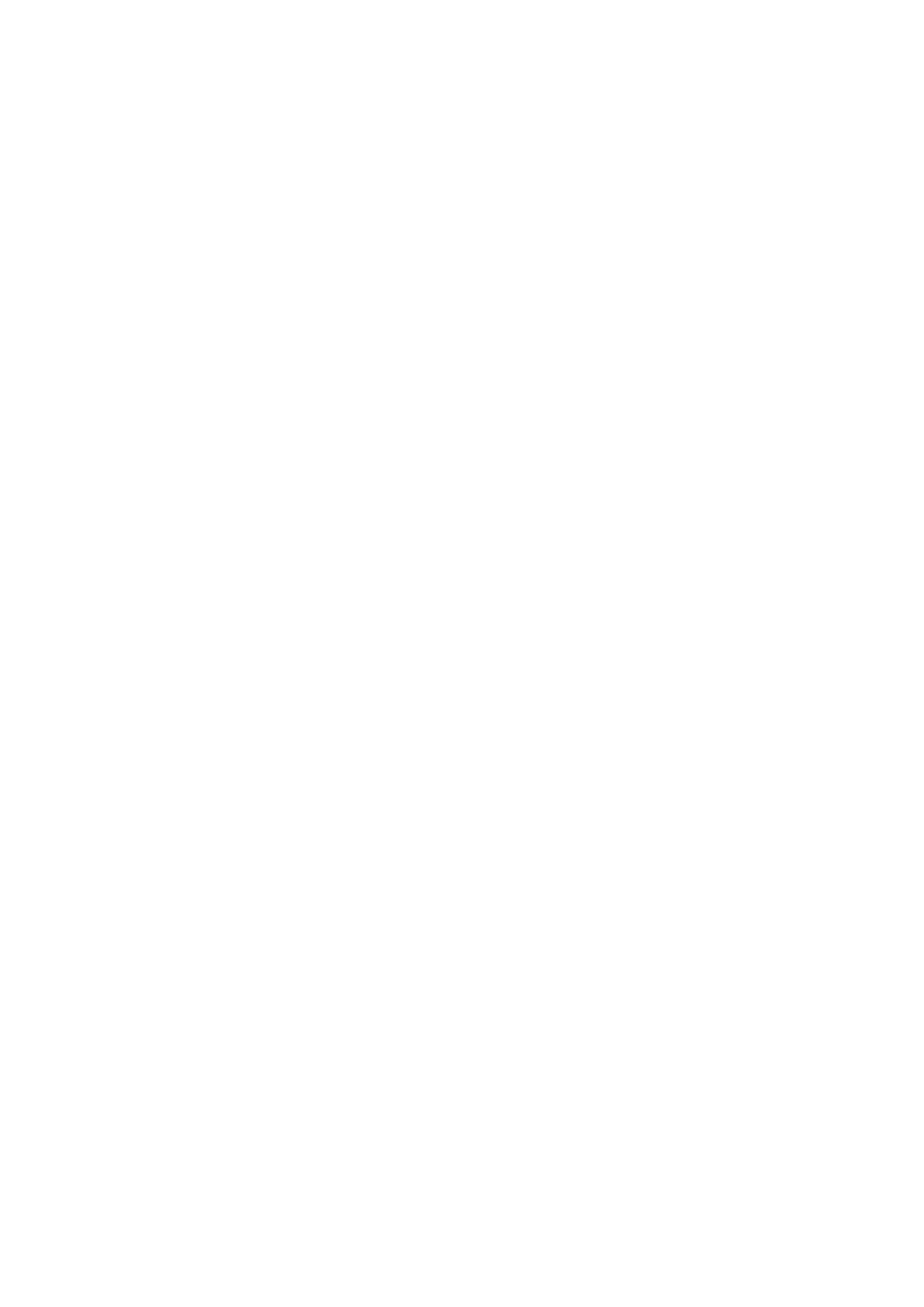### <span id="page-6-0"></span>Summary

It is staggering that the government has given over £40 million to Kids Company over the past 13 years and still has no idea what it was getting for taxpayers' money. It was not part of this inquiry to assess the outcomes of Kids Company's work. We object to the obvious unfairness of central government directly funding a charity which operated in only two London boroughs for most of its existence, with around £4 million a year, at the expense of other charities and young people across the country. Despite repeated warnings and concerns about Kids Company's financial situation and the impact it was achieving, funding to the charity continued and was never seriously questioned, let alone stopped. Instead responsibilities were passed between departments like a hot potato. All the warning signs of a failed and expensive experiment had long been there but it was not until June 2015 that officials finally stood up to ministers, said enough was enough, and sought ministerial direction before providing more money. By then it was too late. Kids Company was a favourite of successive ministers but Accounting Officers have to make decisions, sometimes under pressure, to safeguard taxpayers' money: in funding Kids Company for so long they have not served taxpayers or children across the country well.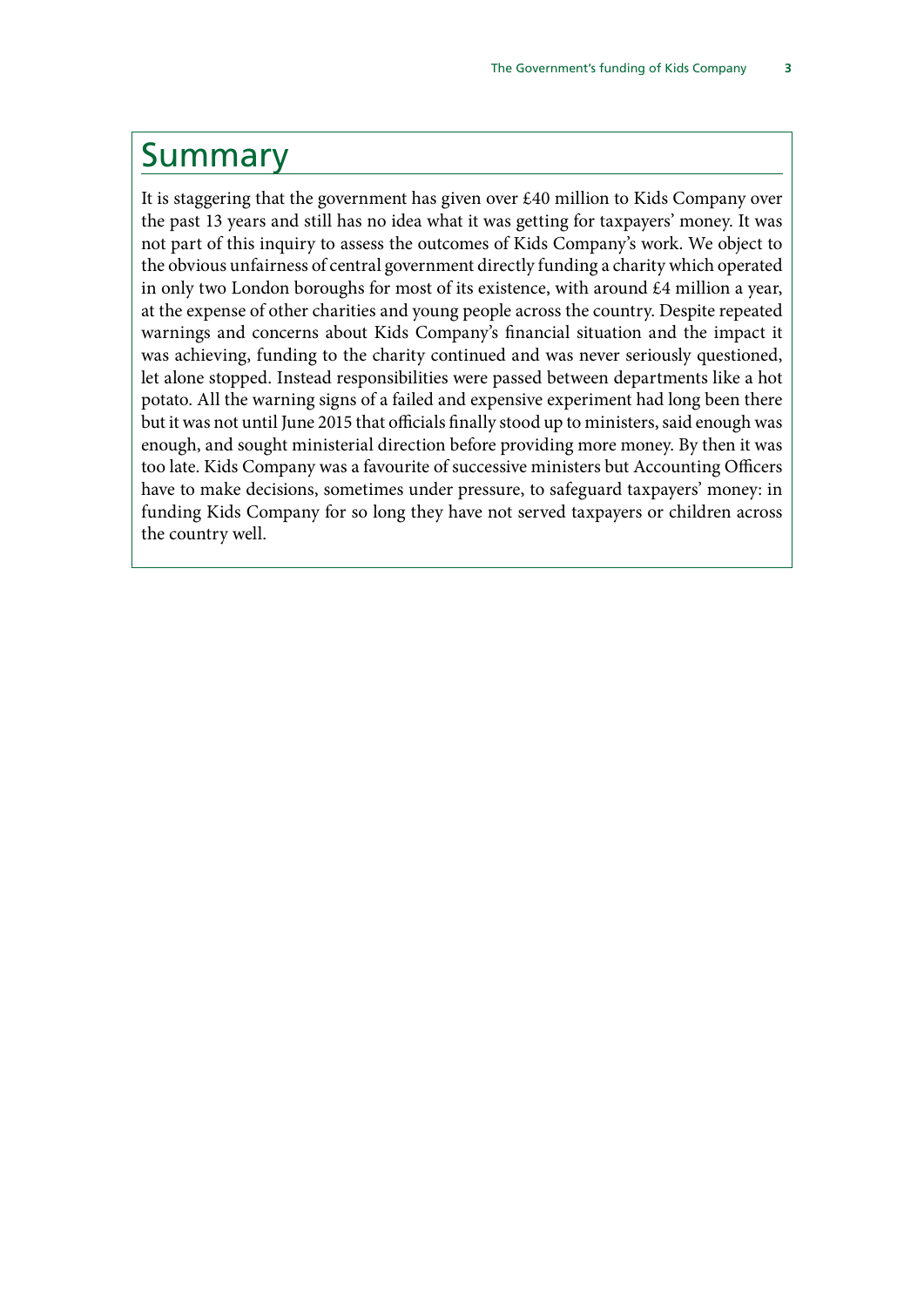## <span id="page-7-0"></span>Introduction

Kids Company was set up in 1996 to enhance the emotional health of young people through counselling, support and art therapy; and to help schools, and other educational institutions address the emotional needs of young people. Kids Company has received significant funding from the public purse - at least £42 million since 1996 from central government departments; and at least £4 million from local authorities and lottery bodies. The Department for Education oversaw grant funding for Kids Company until 2013, when the Cabinet Office took on the responsibility. After March 2013 government funding was through non-competitive, direct grant awards as Kids Company no longer met the criteria and quality standards for competitive grant funding schemes. In June 2015, the Cabinet Office advised ministers that a further grant to Kids Company would not be value for money. Despite this, ministers directed officials to pay £3 million, to support the restructuring of the charity and secure its long term sustainability. The final  $\pounds 3$  million was on top of an earlier grant of £4.3 million for 2015-16, which the Cabinet Office had already paid, in full, in April 2015. Payment was made just a week before Kids Company closed on 5 August. Kids Company was given £7.3 million within a period of 16 weeks. Kids Company has so far passed 1,900 case files to local authorities and the Cabinet Office has given £200,000 to the authorities to support the transition of young people to other services.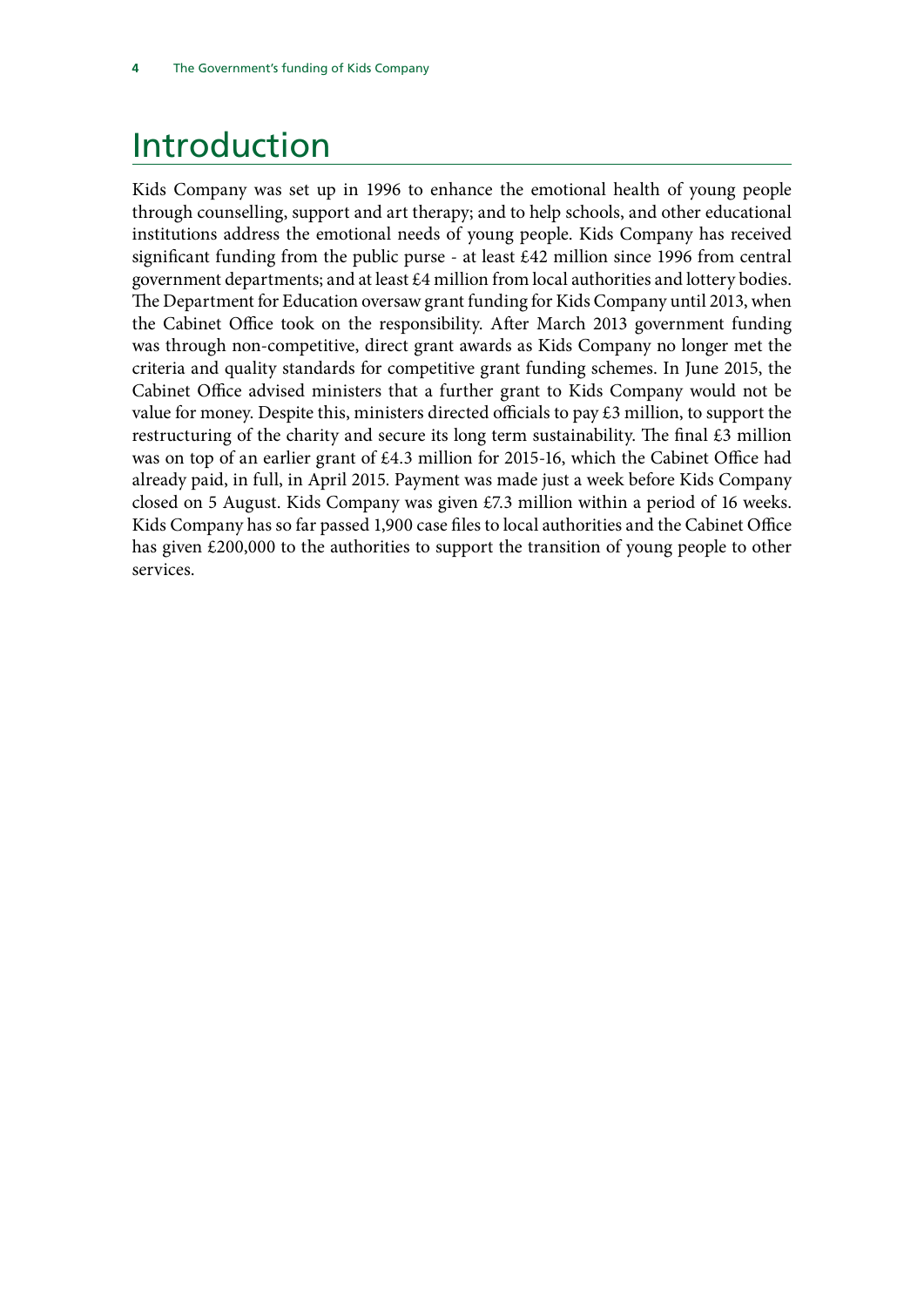### <span id="page-8-0"></span>**Conclusions**

- 1. **By treating Kids Company as a special case the government missed opportunities to help other children.** The C&AG's report shows that Kids Company regularly received significant sums of money from central government, far in excess of grants paid to other charities. Charities and young people across the country are likely to have lost out because of the special attention Kids Company received from successive governments. Kids Company only worked with children in two London boroughs and Bristol yet received around £4 million a year from central government. In 2011 Kids Company received a grant of £9 million over 2 years from the Department for Education, while national charities received far less from the same funding round (for example, Barnardo's received £4.2 million for the same period). From 2013, Kids Company no longer had to compete for government funding. Although Kids Company was not the only organisation the Department funds in this way, the others – such as ChildLine, which receives  $£2$  million a year – are national organisations. Government repeatedly made grants to Kids Company to secure its longer term sustainability and to reduce its dependence on government grants, but this never happened and instead the government gave more and more to the charity at the expense of others. Kids Company also received support from other parts of government. The Department for Education and the Department for Work & Pensions seconded staff to Kids Company and HM Revenue & Customs even wrote off its tax bills.
- 2. **There was insufficient scrutiny of what Kids Company was delivering for taxpayers' money.** Until 2013 the government relied heavily on Kids Company's own assessments of its performance. The Department for Education considered that very few people doubted the quality of Kids Company's achievements and that the charity's highly innovative work with extremely vulnerable people did provide value for money. But we are very sceptical on the charity's inflated claims about what it achieved. The metrics government used to assess Kids Company's performance were severely ill-judged and the Department seems to have taken Kids Company's claims at face value. When the Cabinet Office took over responsibility for the grant to Kids Company in 2013, one of its key concerns was that the charity was not good at, or interested in, measuring its outcomes and the real world impact on children. The Cabinet Office for the first time made efforts to introduce a greater focus on assessing outcomes from the charity. Yet by the time the charity closed, 13 years after the first funding from central government, it still had no proper means for measuring its impact.
- 3. **Government ignored Kids Company's serious cashflow problems and failure to make itself financially sustainable and continued to fund the charity to keep it afloat.** The government's external reviews of Kids Company found that it had an appropriate governance system, but also that it had a serious cash flow problem. In 2014, for example, a review found that the charity had no reserves and could go bust at any time. The Department for Education conceded that it should have examined the charity's financial position more closely before 2013 given on-going concerns. As long ago as 2005, a senior manager at the charity had raised concerns to Department but these were not dealt with in the way they should have been. In April 2015, in an ill-judged and gullible move, the Cabinet Office paid its whole £4.3 million grant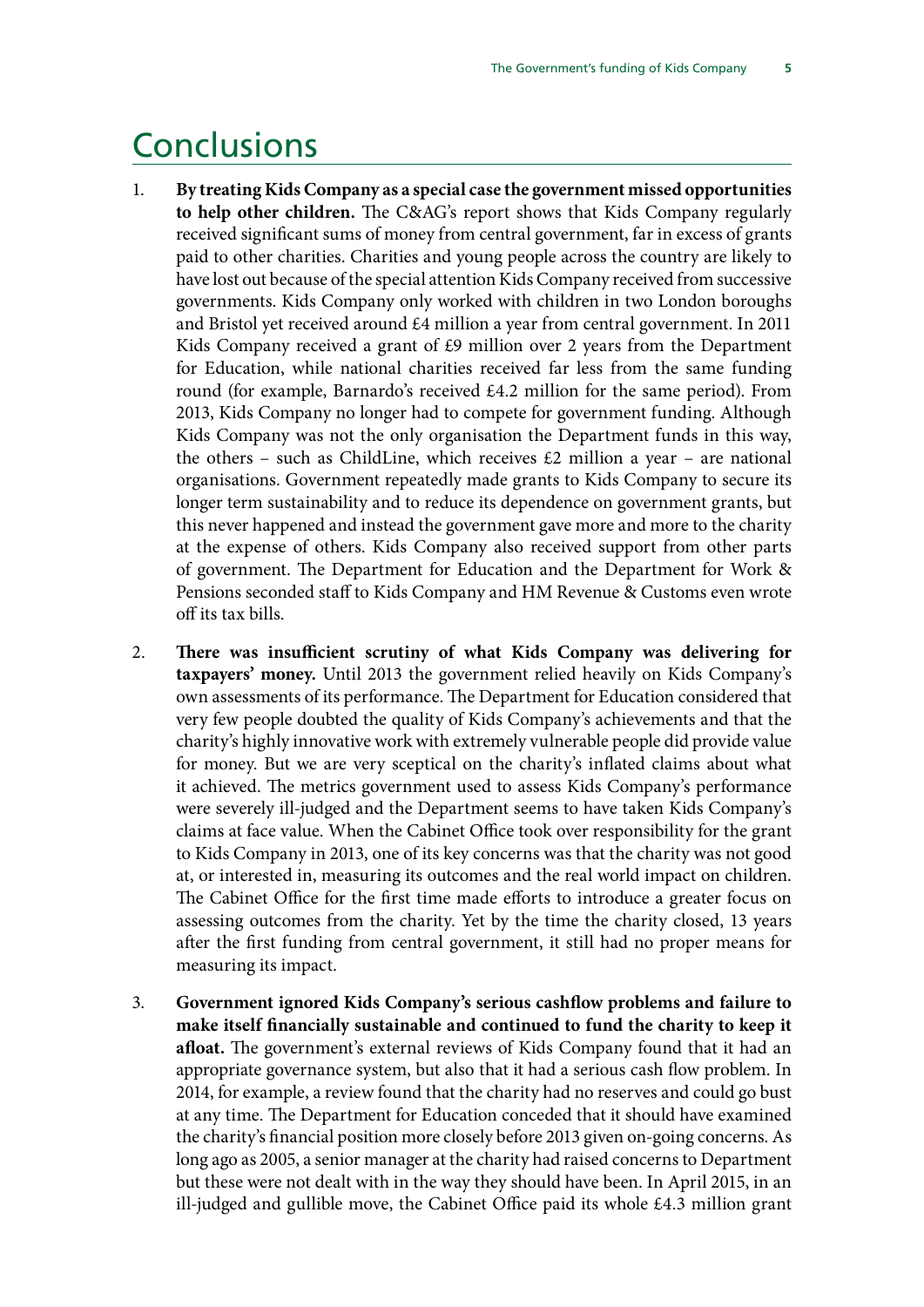to Kids Company in one go, rather than quarterly as had previously been the case, because the charity showed a "willingness to make plans", including looking at how it could reduce costs. The then Cabinet Office Accounting Officer acknowledged that this "now looks like a naive thing for me to have done", especially when it emerged that the numbers the Cabinet Office had based the £4.3 million grant on were not accurate at the time the grant was made. Kids Company returned to seek more emergency funding from the Cabinet Office just 2 months later. As the charity had not met some of its grant conditions, the Cabinet Office refused this request. When the charity developed more specific plans for restructuring, the Cabinet Office still believed it should not receive more money as they were not convinced, from previous experience, that the restructure would happen. However, ministers considered the charity was worth one last chance: in the words of the Accounting Officer, ministers "took the view that it was a punt that was worth funding"<sup>1</sup> and directed the Accounting Officer to make the £3 million grant payment in July 2015. Six days after receiving the money Kids Company closed down.

- 4. **Accounting Officers across government failed to stand up to ministers.** Although in some circumstances ministers can decide which charities they wish to support and how to fund them, it is always the job of Accounting Officers to determine whether the support provided represents value for money for the taxpayer. Yet for many years Accounting Officers did not challenge whether decisions to fund Kids Company represented good value for money, and therefore did not seek a direction from ministers. The Department for Education told us that up to 2013, as Kids Company had won competitive bids for schemes and delivered the outputs required, the question of seeking a ministerial direction had not arisen. When the charity failed to win funding through a competitive process in 2013, the Department for Education presented a "public interest case" for ministers on whether to fund Kids Company via a direct government grant rather than through competition. This case did not include an assessment of value for money. It was not until June 2015, that the Cabinet Office finally advised ministers that a £3 million grant to Kids Company was not value for money and sought a ministerial direction. The Cabinet Office had also considered a ministerial direction when making the payment of £4.3 million in April 2015, but decided it was not necessary. We look forward to examining the relationship between Accounting Officers and Ministers when we take evidence on a forthcoming National Audit Office report on accountability for taxpayers' money.
- 5. **Funding decisions were not based on evidence nor did they follow due process. Kids Company lobbied government for funding over many years.** Ministers of successive governments had made clear their support for Kids Company and it is a matter of public record that there were a number of letters to successive Prime Ministers. Although ministers asked officials to consider options for funding Kids Company, Accounting Officers claimed that they were under no pressure from ministers to make direct grants to the charity without a competitive process. We find this barely plausible. With hindsight Accounting Officers considered that more caution should have been exercised in using powers to make uncompeted grants or in making commitments to fund charities, and that "evidence first, decision second" would have been the better way round. Indeed it would. In the case of Kids Company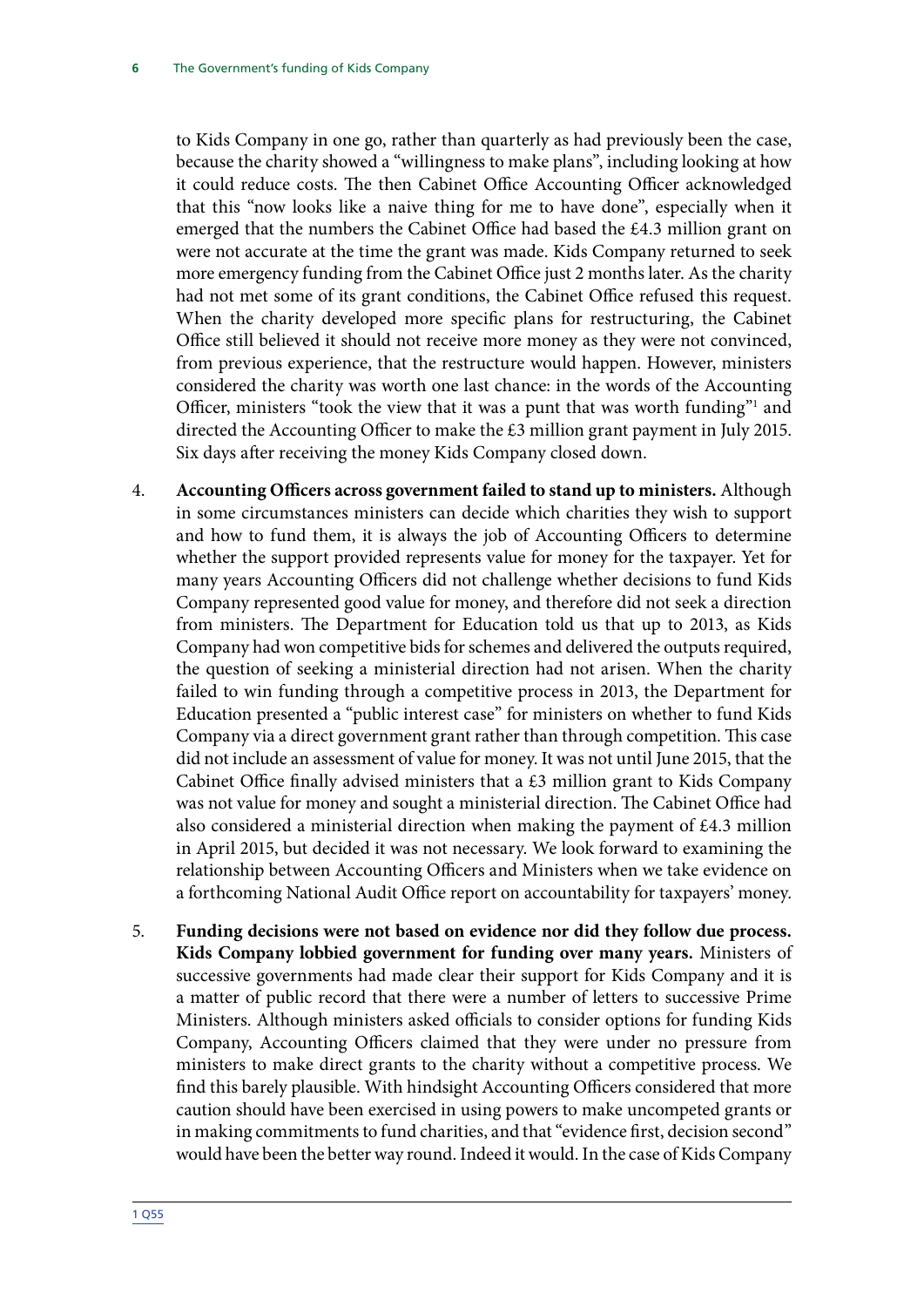decisions were made to fund the charity and then departments had to develop ways of making the funding available including whip-rounds across government.

- 6. **It is particularly alarming that the Department carried on handing over money for years despite there never being a model that could be replicated across the country.** Developing innovative practice to help vulnerable groups is important but needs to be tightly monitored, fair and transparent. We support government funding of innovative and new practices to help vulnerable young people. However, Kids Company was a 13 year experiment which cost the government £42 million and we saw no evidence that children outside London and, at the end, Bristol had benefited from the government's investment. We were concerned that Kids Company did not develop techniques that could be picked up by other organisations, when replication of its services was a condition of its funding. We do not believe that would have happened in a non-London-based charity. Children in other parts of the country had just as difficult needs as those supported by Kids Company, but no attempt was made to fund them in the same way.
- 7. **The government failed to learn lessons from Kids Company until the end.** Many government departments had a relationship with Kids Company but there appears to have been no knowledge-sharing about the charity across government, for example when the Department for Education transferred responsibility for the charity to the Cabinet Office. The government also failed to act on intelligence from local authorities; we were disappointed to find that departments had not formally spoken to local authorities to find out how Kids Company was operating on the ground or why local authorities had generally opted not to fund the charity. While government gave £42 million to Kids Company, local authorities gave just £2 million over the same period. In Bristol, Kids Company had failed to achieve registered provider status, and so the Council had terminated its contract. The Cabinet Office took responsibility for Kids Company's funding in July 2013 and adopted a more systematic approach to overseeing the charity. But the concerns identified and raised by the Cabinet Office in 2015 were not new and, in any case, this was too little too late. For the Cabinet Office a lesson learned was that the government would not fund a charity like Kids Company now unless it was solvent, at arm's length from Government, and sustainable without hand-to-mouth Government funding.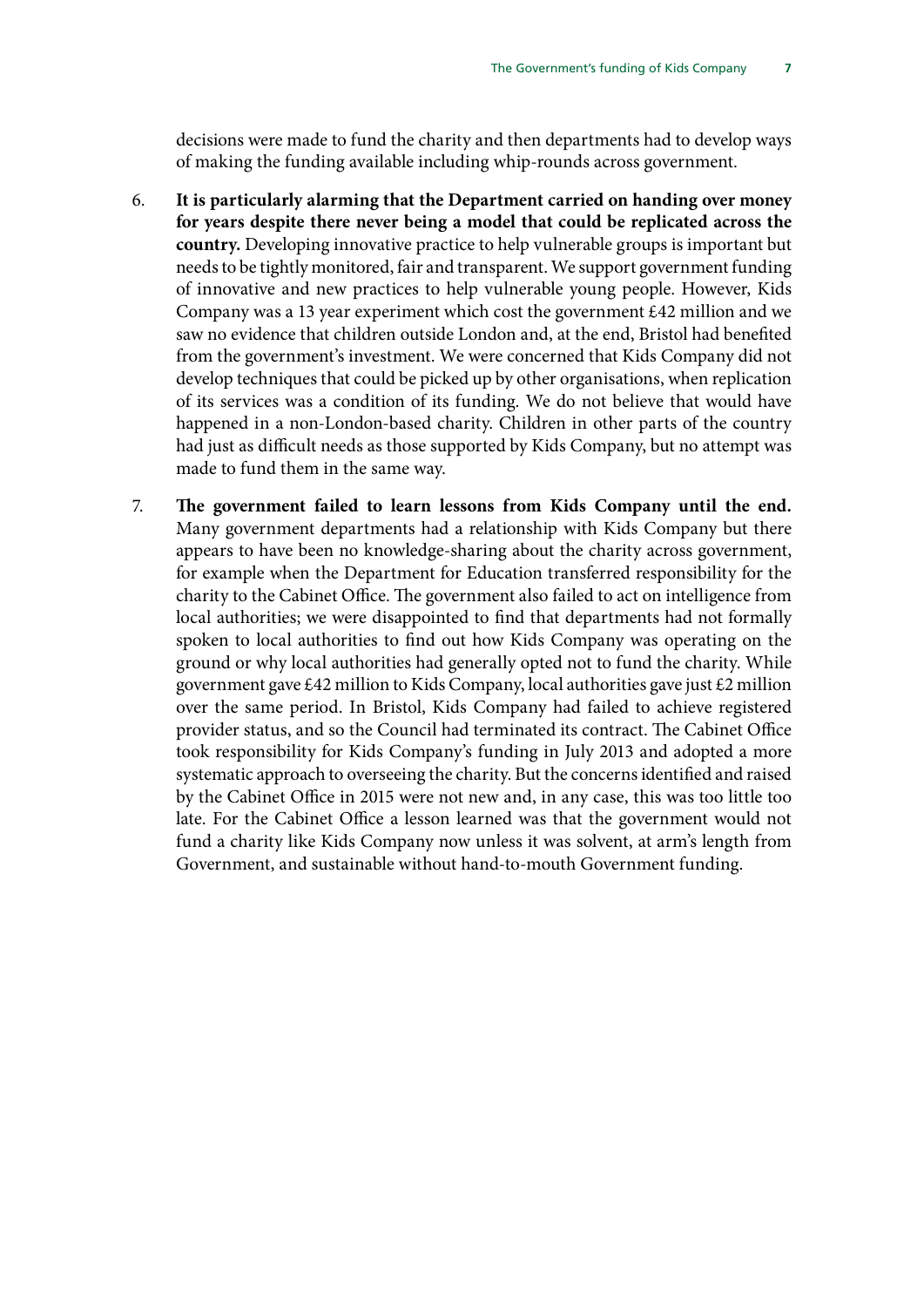## <span id="page-11-0"></span>Recommendations

- 8. As the government recognises, there are lessons to be learned from its funding of Kids Company. This situation must never occur again. To address these lessons we make the following recommendations:
	- i) The government should undertake a fundamental review of how it makes direct and non-competitive grants to the voluntary sector. The review should consider how:
		- it ensures grant making processes are fair and equitable, for example, to properly assess geography and relative funding, so that no organisations are disadvantaged;
		- it assesses the financial sustainability of a charity once the grant period finishes (and not just on the financial data included in the grant application); and
		- when funding a charity that provides innovative services which have the potential to be replicated, it sets clear conditions for how and when this needs to happen;
		- When a national charity is providing services with predominantly local characteristics, advice should be sought from local bodies working in that area to validate value for money.
	- ii) The government should develop a register of grants to the voluntary sector so that it can:
		- easily identify charities receiving large amounts of government funding from single or multiple sources; and
		- share intelligence on charities' past performance.
	- iii) The government should improve the way it monitors and evaluates the performance of grant-funded organisations including looking at the balance between selfreporting and external evaluation. It should ensure that organisations have robust and transparent mechanisms in place for measuring their own performance.
	- iv) The government should not provide or appear to provide funding commitments without referring the funding request to the appropriate funding department so that the requirements of HM Treasury's manual Managing Public Money<sup>2</sup> are met.
	- v) If the government decides to use special powers to grant funding, it should provide a transparent case for its decision and report regularly on the use of these powers.

<sup>2</sup> [https://www.gov.uk/government/uploads/system/uploads/attachment\\_data/file/454191/Managing\\_Public\\_Money\\_](https://www.gov.uk/government/uploads/system/uploads/attachment_data/file/454191/Managing_Public_Money_AA_v2_-jan15.pdf) [AA\\_v2\\_-jan15.pdf](https://www.gov.uk/government/uploads/system/uploads/attachment_data/file/454191/Managing_Public_Money_AA_v2_-jan15.pdf)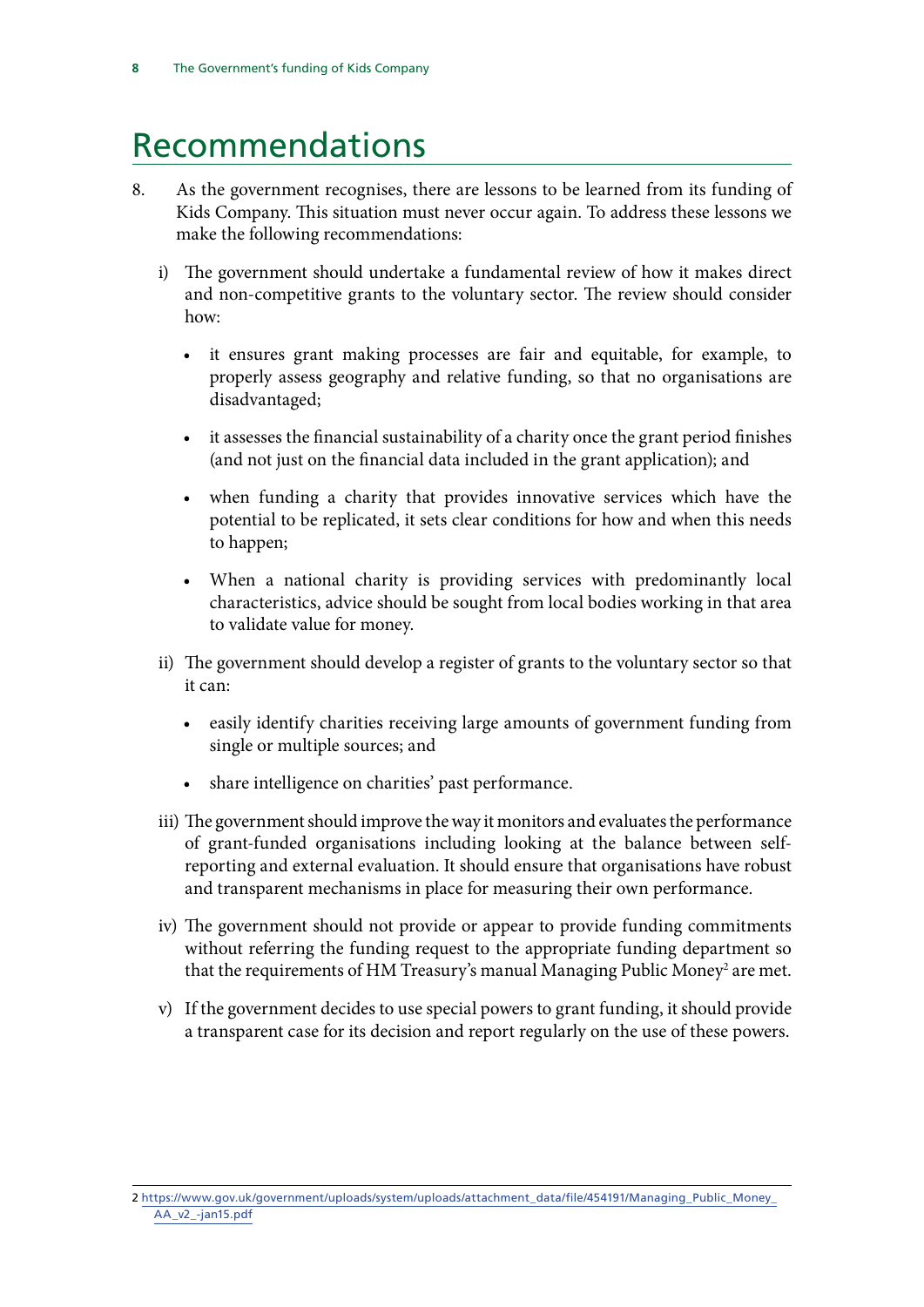# <span id="page-12-0"></span>1 Government's funding of Kids Company

1. On the basis of a report by the Comptroller and Auditor General, we took evidence from Chris Wormald, Permanent Secretary at the Department for Education, and from Richard Heaton, Permanent Secretary at the Cabinet Office until July 2015, on the government's funding of Kids Company.3

2. Kids Company was set up in 1996 and became a registered charity in 1998. It was set up to enhance the emotional health of young people through counselling, support and art therapy; and to help schools, and other educational institutions, address the emotional needs of young people.4

3. Kids Company has received significant funding from the public purse - at least £42 million since 1996 from central government departments; and at least £4 million from local authorities and lottery bodies. In 2013, Kids Company's annual income was £23 million, of which 20% came from central government grants, 3% from local government and the remainder from private donations. The Department for Education oversaw grant funding for Kids Company until 2013, when the Cabinet Office took on the responsibility. After March 2013 government funding was through non-competitive, direct grant awards as Kids Company no longer met the criteria for competitive grant funding schemes.<sup>5</sup>

4. In June 2015, the Cabinet Office advised ministers that a further grant to Kids Company would not be value for money. Despite this, ministers directed officials to pay  $\pounds 3$ million, to support the restructuring of the charity and secure its long term sustainability. The payment was made just 6 days before Kids Company closed down and was on top of an earlier grant of £4.3 million, which the Cabinet Office had paid in April 2015. Since closing Kids Company has passed 1,900 case files to local authorities and the Cabinet Office has given £200,000 to the authorities to support the transition of young people from Kids Company to other services.<sup>6</sup>

5. At the start of our evidence session we asked whether Kids Company had received special treatment from government departments. The Accounting Officer for the Department for Education replied "No, I don't think it did". The Cabinet Office's then Accounting Officer commented that "It is entirely proper for Ministers to decide which charities in which sectors they wish to support". Concerning the job of officials to then ensure that any such support was within the requirements of *Managing Public Money*, and implemented in a way that delivered value for the taxpayer, he told us "there was no special treatment at all".7 He also described Kids Company as "a controversial charity" with "an unusual funding situation" and told us that it was no secret that Kids Company was a favourite charity of ministers and prime ministers.<sup>8</sup> When pressed on the 'special treatment' question at the end of our evidence session, the Accounting Officer at the Department for Education commented that Ministers of successive governments had made clear their support for Kids Company. In terms of whether officials broke any rules

<sup>3</sup> [C&AG's Report, Investigation: the government's funding of Kids Company, Session 2015-16, HC 556, 29 October 2015](https://www.nao.org.uk/wp-content/uploads/2015/10/Investigation-the-governments-funding-of-Kids-Company.pdf)

<sup>4</sup> [C&AG's Report](https://www.nao.org.uk/wp-content/uploads/2015/10/Investigation-the-governments-funding-of-Kids-Company.pdf), paras 1.1, Figure 2

<sup>5</sup> [C&AG's Report](https://www.nao.org.uk/wp-content/uploads/2015/10/Investigation-the-governments-funding-of-Kids-Company.pdf), Figure 1. Paras 7, 9, 10, 4.1-4.4, 4.15

<sup>6</sup> [C&AG's Report](https://www.nao.org.uk/wp-content/uploads/2015/10/Investigation-the-governments-funding-of-Kids-Company.pdf), paras 11, 15, Figure 2

<sup>7</sup> [Q 1](http://data.parliament.uk/writtenevidence/committeeevidence.svc/evidencedocument/public-accounts-committee/kids-company/oral/24013.html)

<sup>8</sup> [Qq 30, 98](http://data.parliament.uk/writtenevidence/committeeevidence.svc/evidencedocument/public-accounts-committee/kids-company/oral/24013.html)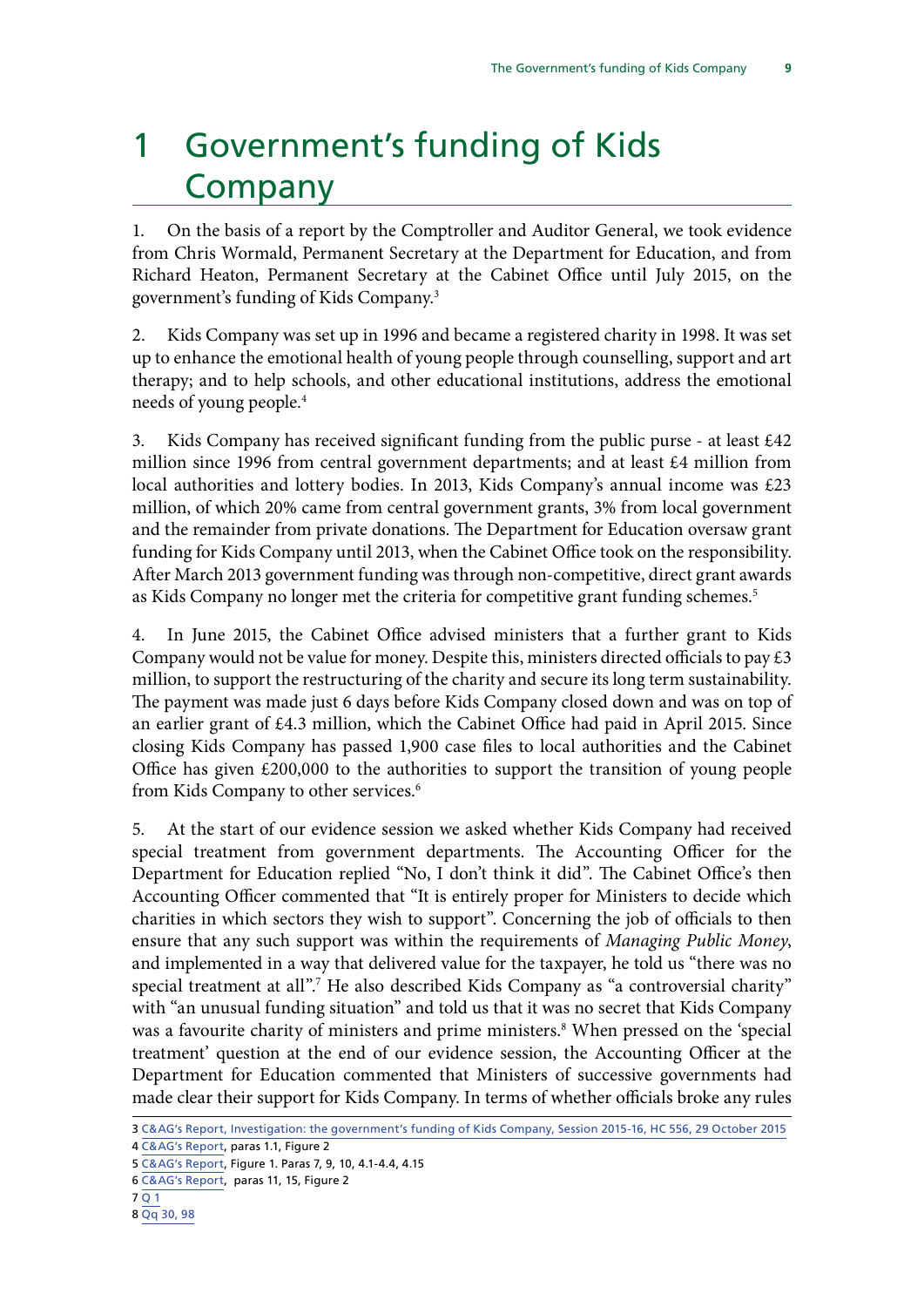or whether there had been anything improper, he stood by his initial answer that there was no special treatment. He added that "If you want to define special treatment as "Were people taking a special interest?" then clearly they were".<sup>9</sup>

6. The charity received national funding despite only effectively operating, for most of its life, within two London boroughs.<sup>10</sup> We were concerned whether it was fair to fund a local charity, for such a long period, with such significant amounts that could otherwise have been offered to charities or organisations elsewhere in the country.<sup>11</sup> The Cabinet Office's then Accounting Officer told us that if the charity had been able to demonstrate that what it was doing was achieving outcomes in society, other charities would have been able to copy it. He added that for this reason the charity sector in general needed to get better at measuring outcomes, so that models of delivery could be scaled up.<sup>12</sup>

7. We were also concerned that not only did the government repeatedly give money to Kids Company, but the amount of money kept going up, even though there were warning signs about the charity.<sup>13</sup> Kids Company received around  $\pounds$ 4 million a year from government, significantly more than other charities which operate across the whole country. In 2011 Kids Company received a grant of £9 million over 2 years from the Department for Education, while national charities received far less; the second largest grant recipient from that round of funding was Barnardo's, which received £4.2 million to cover the same period.<sup>14</sup> The Department told us that it gives some  $£200$  million a year to the voluntary sector and that Kids Company was receiving about 2% of this wider pot of money.15

8. From 2013, Kids Company no longer had to compete for government funding.<sup>16</sup> It had also received emergency one-off direct funding from the government in 2002 and 2003.<sup>17</sup> The Department for Education told us that it was not unusual for the Department to fund a charity directly on a non-competitive basis.<sup>18</sup> It added that it funded a number of organisations in this way, including The Family Fund Trust which receives about  $£27$ million a year, and ChildLine which receives  $£2$  million a year.<sup>19</sup>

9. In 2011 the Department for Work & Pensions and the Department for Education seconded staff into Kids Company to oversee and help with not only their fundraising, but their corporate capacity. We asked what the Department for Education had learnt from these secondments. The Department told us that in its case a junior civil servant was sent there to help the charity develop alternative sources of income from the public sector, such as from local government. But that was completely unsuccessful.<sup>20</sup>

10. In addition, Kids Company's accounts for 2003 report that HM Revenue & Customs wrote off its tax debts of £590,000. A review of Kids Company in 2014 by PKF Littlejohn,

9 [Qq 125-127](http://data.parliament.uk/writtenevidence/committeeevidence.svc/evidencedocument/public-accounts-committee/kids-company/oral/24013.html) 10 [Q 72](http://data.parliament.uk/writtenevidence/committeeevidence.svc/evidencedocument/public-accounts-committee/kids-company/oral/24013.html) 11 [Q 73](http://data.parliament.uk/writtenevidence/committeeevidence.svc/evidencedocument/public-accounts-committee/kids-company/oral/24013.html) 12 [Qq 31-32](http://data.parliament.uk/writtenevidence/committeeevidence.svc/evidencedocument/public-accounts-committee/kids-company/oral/24013.html) 13 [Qq 2, 4](http://data.parliament.uk/writtenevidence/committeeevidence.svc/evidencedocument/public-accounts-committee/kids-company/oral/24013.html) 14 [C&AG's Report](https://www.nao.org.uk/wp-content/uploads/2015/10/Investigation-the-governments-funding-of-Kids-Company.pdf), para 3.15, Figure 6  $15$  Q  $5$ 16 [Q 19](http://data.parliament.uk/writtenevidence/committeeevidence.svc/evidencedocument/public-accounts-committee/kids-company/oral/24013.html), [C&AG's Report,](https://www.nao.org.uk/wp-content/uploads/2015/10/Investigation-the-governments-funding-of-Kids-Company.pdf) Figure 3 17 [C&AG's Report](https://www.nao.org.uk/wp-content/uploads/2015/10/Investigation-the-governments-funding-of-Kids-Company.pdf), para 2.7 18 [Q 14](http://data.parliament.uk/writtenevidence/committeeevidence.svc/evidencedocument/public-accounts-committee/kids-company/oral/24013.html) 19 [Q 16](http://data.parliament.uk/writtenevidence/committeeevidence.svc/evidencedocument/public-accounts-committee/kids-company/oral/24013.html): [Evidence letter from DfE 5 November 2015](http://data.parliament.uk/writtenevidence/committeeevidence.svc/evidencedocument/public-accounts-committee/kids-company/written/24309.pdf) 20 [Qq 81-82](http://data.parliament.uk/writtenevidence/committeeevidence.svc/evidencedocument/public-accounts-committee/kids-company/oral/24013.html)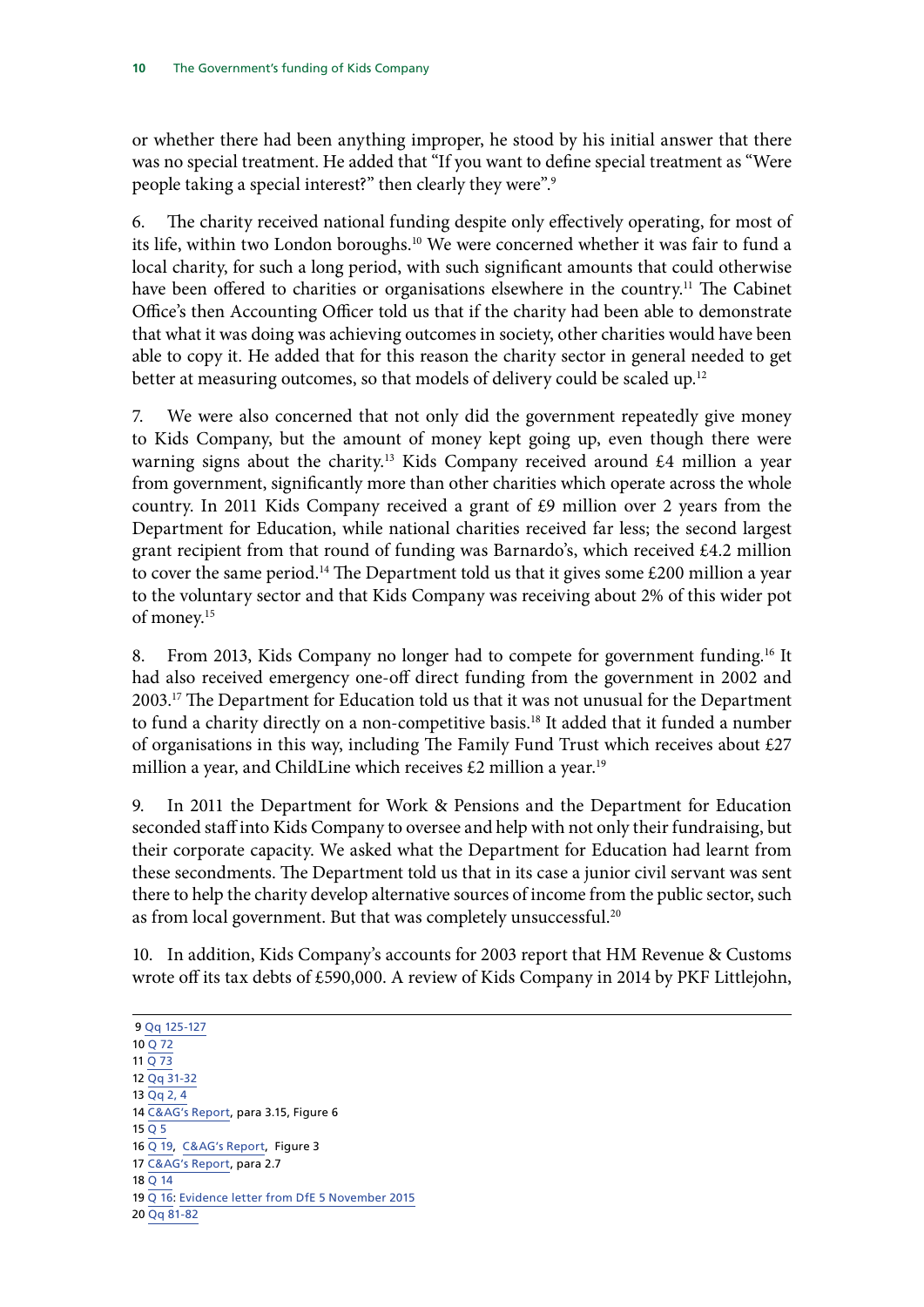commissioned by the Cabinet Office and using information disclosed by Kids Company, highlighted that Kids Company had an arrangement in place with HMRC to pay off historical debts, but the amount of debt is unknown.<sup>21</sup>

11. In April 2015, the Cabinet Office paid £4.3 million to Kids Company in one lump sum, rather than £1 million a quarter as had previously been the case. It did this following what it describes as due diligence by its Finance Director, which concluded that the charity was unlikely to survive without such an advance payment.<sup>22</sup> Although the charity did not produce plans to reduce costs at that time the Cabinet Office paid the grant in full because it considered the charity showed a "willingness to make plans" to reduce costs, including potentially withdrawing from Bristol.<sup>23</sup> Of the £4.3 million, £1.5 million was intended to support the restructuring and downsizing the charity and the remainder was intended to go towards funding its charitable work.24

12. We questioned the wisdom of agreeing to give Kids Company  $\text{\pounds}4.3$  million in one go, with its known cash flow problems, and expecting it not to just come back in a couple of months saying it needed more funding for the next quarter. The then Accounting Officer for the Cabinet Office replied "… indeed two months later that is what happened, so it now looks a naïve thing for me to have done". 25 By way of context for his decision, the then Accounting Officer stressed the work done by the Cabinet Office at the time to reassure itself that, if it paid the entire sum up front it "could get out of this a sustainable organisation that would be free of government funding".<sup>26</sup> He had considered seeking a ministerial direction on whether to pay the £4.3 million as one lump sum but "considered on balance that the degree of heavyweight support and expertise we were talking to led us to believe that there was a reasonable prospect that we could turn this charity around … and that the charity that would emerge would be fitter".<sup>27</sup> However, the then Accounting Officer also told us that "In one respect, the numbers that we had about the current financial position of the charity when we made the decision were worse, it turned out, than we had thought … I do not think we were deliberately misled, but nevertheless we were disappointed to find that the numbers on which we had based the £4.2(sic) million grant were not quite as they appeared at the time they made the grant".28

13. He then described how he was "startled, shocked, and surprised" when, just six weeks after being paid the £4.3 million, Kids Company came back to seek more emergency funding. "It was astonishing that the charity had apparently spent our money and was already requiring more emergency funding from government". As the charity had not met some of the conditions of the £4.3 million grant, the Cabinet Office's initial reaction to the request for a further £3 million was "No, out of the question". But then Kids Company returned again with a more specific and radical restructuring plan. The Cabinet Office still believed that too much was required for this plan to succeed and that the probability of successful restructuring was not high enough to justify public funding. The then Accounting Officer told us that he could therefore not sign up to the proposed restructuring, nor could he advise ministers to do so. However, he said that ministers

- 24 [Q 97](http://data.parliament.uk/writtenevidence/committeeevidence.svc/evidencedocument/public-accounts-committee/kids-company/oral/24013.html)
- 25 [Q 39](http://data.parliament.uk/writtenevidence/committeeevidence.svc/evidencedocument/public-accounts-committee/kids-company/oral/24013.html)
- 26 [Q 38](http://data.parliament.uk/writtenevidence/committeeevidence.svc/evidencedocument/public-accounts-committee/kids-company/oral/24013.html)
- 27 [Q 97](http://data.parliament.uk/writtenevidence/committeeevidence.svc/evidencedocument/public-accounts-committee/kids-company/oral/24013.html)
- 28 [Q 110](http://data.parliament.uk/writtenevidence/committeeevidence.svc/evidencedocument/public-accounts-committee/kids-company/oral/24013.html)

<sup>21</sup> [C&AG's Report,](https://www.nao.org.uk/wp-content/uploads/2015/10/Investigation-the-governments-funding-of-Kids-Company.pdf) para 2.9

<sup>22</sup> [Evidence letter from Cabinet Office 5 November 2015](http://data.parliament.uk/writtenevidence/committeeevidence.svc/evidencedocument/public-accounts-committee/kids-company/written/24310.pdf)

<sup>23</sup> [Qq 41-42](http://data.parliament.uk/writtenevidence/committeeevidence.svc/evidencedocument/public-accounts-committee/kids-company/oral/24013.html)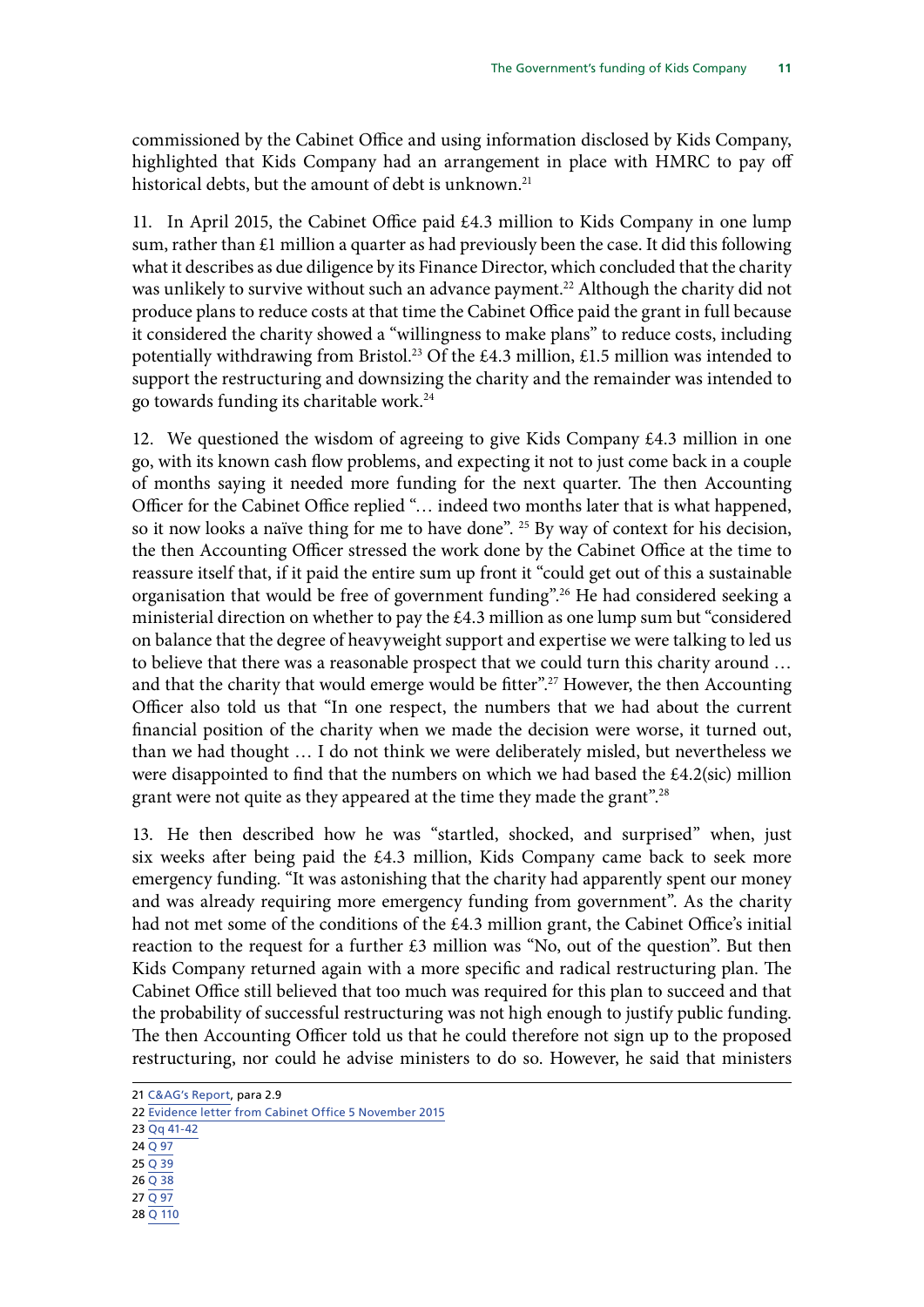"quite reasonably took the view that it was a punt that was worth funding. It was a prospect, even if it was a narrow prospect, that was worth giving one last chance to the charity". <sup>29</sup> On 29 June 2015 the Cabinet Office received ministerial direction to pay £3 million grant to Kids Company. On 30 July Kids Company signed the grant agreement and the Cabinet Office paid the grant. On 5 August Kids Company closed and on 12 August it filed for insolvency.30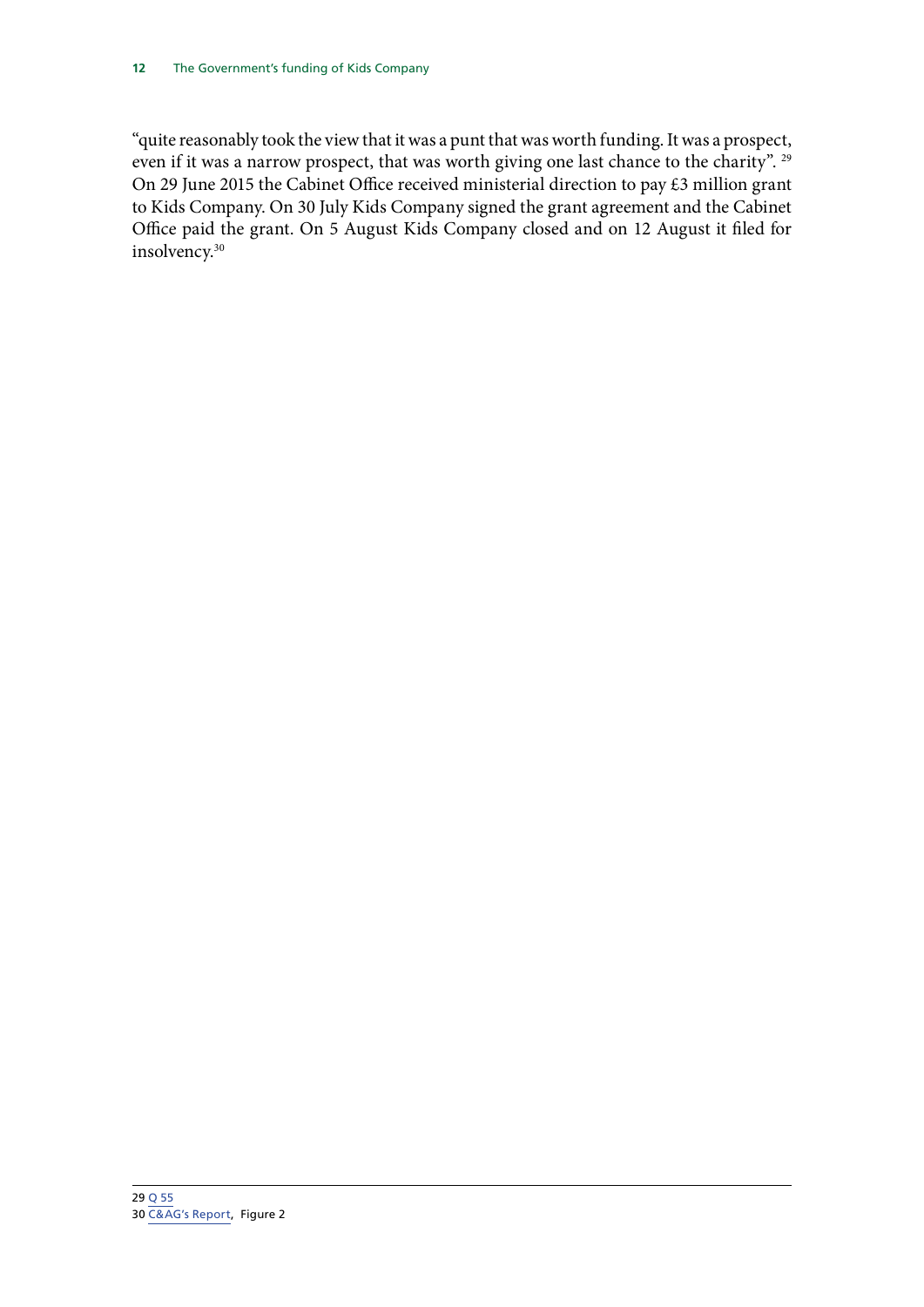# <span id="page-16-0"></span>2 Government's monitoring of Kids Company

14. The government relied heavily on Kids Company's self-assessment of its performance.<sup>31</sup> These assessments reported Kids Company far exceeding performance targets set out in grant conditions. For example, Kids Company reported that against a target of 1,347 interventions in 2013–14, they had delivered 30,217.32 The Department later claimed that the target of 1,347 was for intensive interventions only and that the grant agreement it had signed with Kids Company for the 2013–14 to 2014–15 cross-government grant had set out 35,245 specific funded interventions in total.<sup>33</sup>

15. To us this suggested that the metrics that Kids Company were reporting were so overexceeded by the charity that there was clearly something wrong with the reporting and measurement framework. The Department for Education said that "I would say it shows a charity achieving more than we had set out"; it still did not seem to consider such dubious performance management information to be a matter that should have begged questions.<sup>34</sup>

16. The Department for Education assured us that, until recently, very few people had doubted the quality of Kids Company's achievements.<sup>35</sup> The Department had taken the view that the outcomes it was getting for some highly innovative work with extremely vulnerable people did provide value for money.<sup>36</sup> It gave an example of how it had monitored the Kids Company grant under the Youth Sector Development Fund. The Department's overall evaluation of the Fund had concluded that the grant was helping Kids Company to become a centre of excellence, and enabling them to disseminate informed educational packages for service users and providers.<sup>37</sup> However, we questioned whether this was in fact the case given that Kids Company never operated outside London and Bristol.<sup>38</sup>

17. Before 2013–14 Kids Company had been monitored in the same way as other organisations funded through the Department for Education's grant programmes. The government took a different approach to monitoring Kids Company for its 2013-14 and 2014-15 grants as these were direct awards to the charity.<sup>39</sup> As a start the Department for Education awarded a £200,000 contract to Methods Consulting, operating from July 2013 until March 2015, to monitor and evaluate the grant funding to Kids Company.<sup>40</sup> When the Cabinet Office took over responsibility for the grant to Kids Company in July 2013, it also took over responsibility for monitoring the charity's performance. It told us that one of its key concerns when taking over responsibility had been that the charity was not good at, or interested in, measuring its outcomes and the impact it was having in society.<sup>41</sup> So the first thing it did was to work with Methods Consulting, because it wanted to improve

34 [Qq 7, 30](http://data.parliament.uk/writtenevidence/committeeevidence.svc/evidencedocument/public-accounts-committee/kids-company/oral/24013.html) 35 [Q 26](http://data.parliament.uk/writtenevidence/committeeevidence.svc/evidencedocument/public-accounts-committee/kids-company/oral/24013.html) 36 [Q 22](http://data.parliament.uk/writtenevidence/committeeevidence.svc/evidencedocument/public-accounts-committee/kids-company/oral/24013.html) 37 [Q 27](http://data.parliament.uk/writtenevidence/committeeevidence.svc/evidencedocument/public-accounts-committee/kids-company/oral/24013.html) 38 [Qq 28, 75](http://data.parliament.uk/writtenevidence/committeeevidence.svc/evidencedocument/public-accounts-committee/kids-company/oral/24013.html) 39 [Qq 45, 46](http://data.parliament.uk/writtenevidence/committeeevidence.svc/evidencedocument/public-accounts-committee/kids-company/oral/24013.html) 40 [C&AG's Report,](https://www.nao.org.uk/wp-content/uploads/2015/10/Investigation-the-governments-funding-of-Kids-Company.pdf) para 4.9

41 [Qq 2, 32](http://data.parliament.uk/writtenevidence/committeeevidence.svc/evidencedocument/public-accounts-committee/kids-company/oral/24013.html)

<sup>31</sup> [C&AG's Report,](https://www.nao.org.uk/wp-content/uploads/2015/10/Investigation-the-governments-funding-of-Kids-Company.pdf) Summary para 9

<sup>32</sup> [C&AG's Report](https://www.nao.org.uk/wp-content/uploads/2015/10/Investigation-the-governments-funding-of-Kids-Company.pdf), para 4.11, Figure 8 (The Cabinet Office subsequently revised the figures previously agreed with the National Audit Office [Evidence letter from Cabinet Office 5 November 2015](http://data.parliament.uk/writtenevidence/committeeevidence.svc/evidencedocument/public-accounts-committee/kids-company/written/24310.pdf) (Cabinet Office)

<sup>33</sup> [Evidence letter from Cabinet Office 5 November 2015](http://data.parliament.uk/writtenevidence/committeeevidence.svc/evidencedocument/public-accounts-committee/kids-company/written/24310.pdf)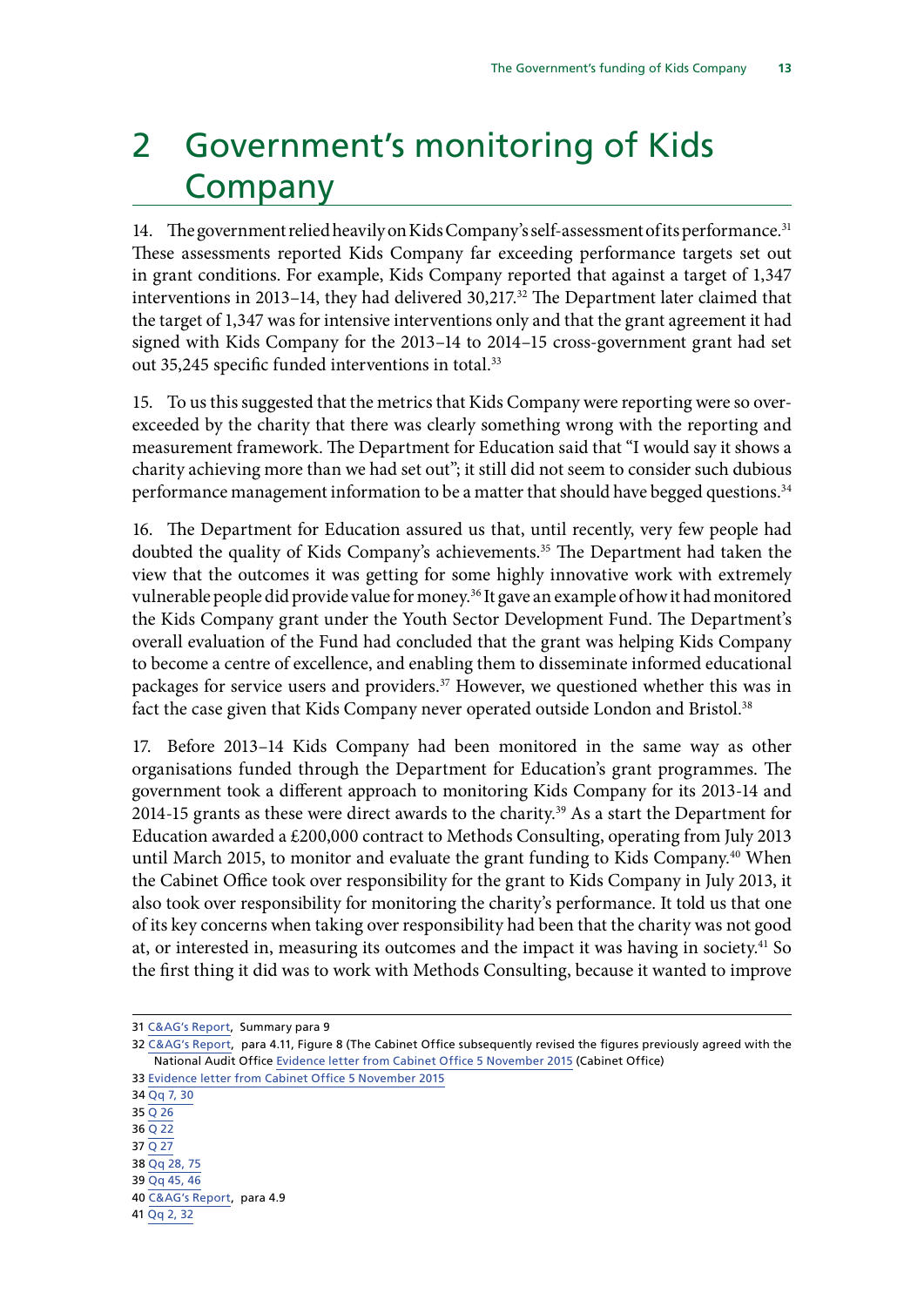the measurement of Kids Company's outcomes.<sup>42</sup> The then Accounting Officer of the Cabinet Office told us that he considered they had got some way towards that.<sup>43</sup>

18. The Department for Education told us that in 2009 an external review found that Kids Company was basically a well governed organisation. The Department conceded that it may have relied too heavily on that advice, and that advice may have been wrong, but the evidence it had at that time suggested Kids Company was a 'financially reasonable' organisation. Equally, when the Cabinet Office sent in accountants PKF Littlejohn in 2014 to do a full study of Kids Company, its then Accounting Officer told us that what they found matched what the Department had found before: it was not an organisation that was badly governed or lacked financial control. However, PKF Littlejohn did highlight Kids Company's "precarious cash flow situation". Throughout Cabinet Office's relationship with Kids Company the main worry had been its lack of reserves and the risk of it going bust at any time, which had led to its constant demand for Government back-up funding – "Looking back, one observation you could make is that we became obsessed about that point".44

19. The Department for Education admitted the charity's financial position should have been examined more closely before 2013, as there had been warnings about the charity's financial management.<sup>45</sup> As long ago as 2005, a senior manager at the charity had highlighted concerns to the Department, and to the charity's trustees, about Kids Company's senior management structure and governance and about some individuals receiving cash payments from the charity. The Department hoped that such a warning would be better dealt with now.46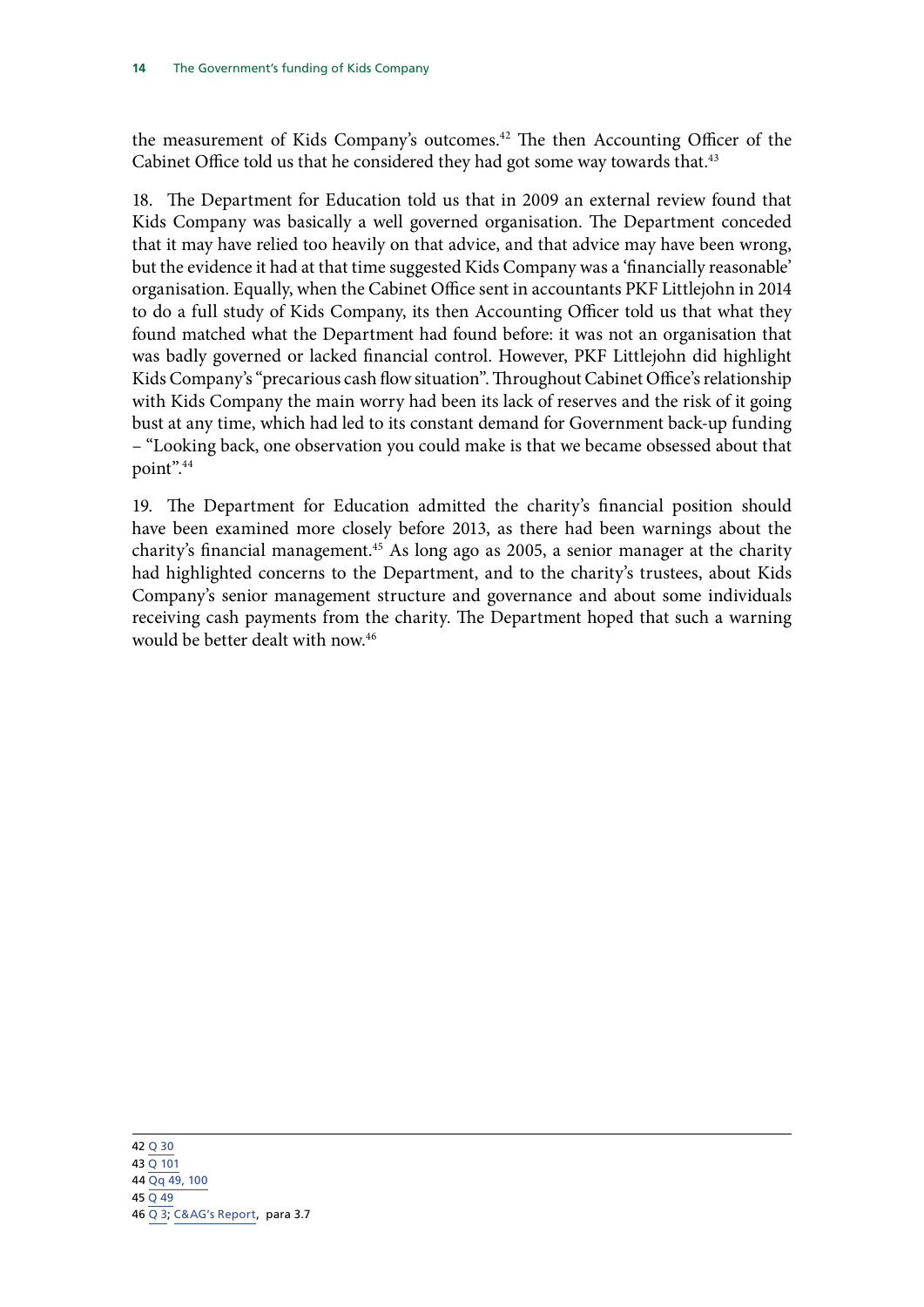# <span id="page-18-0"></span>3 Government's relationship with Kids Company

20. The 2006 Charities Act provides Ministers with broad powers to fund charities, and the 2002 Education Act provides extensive grant-making powers similar to those in the Charities Act. The Accounting Officers stressed to us that it was entirely proper for Ministers to decide which charities in which sectors they wished to support, and that the decisions taken by Ministers had been ones that they were allowed to take.<sup>47</sup> The Accounting Officers made it clear that the job of officials was to ensure that any support ministers wished to give any charity, including to Kids Company, was in line with the requirements of HM Treasury's manual *Managing Public Money* and, once the decision to fund a charity had been made, that it was properly implemented in a way that delivered value for the taxpayer.<sup>48</sup>

21. The Department for Education told us that up to 2013, as Kids Company had won funding on a competitive basis and delivered the outputs required, the question of seeking a ministerial direction had not arisen. When the charity failed to win funding through a competitive process in 2013, the Department prepared a "public interest case" for ministers to decide whether to fund Kids Company via a direct government grant rather than through competition, but this case did not include an assessment of value for money.<sup>49</sup>

22. For the years 2013-14 and 2014-15, Kids Company received an annual non-competed grant which was funded by a number of Departments – the Departments for Education; Work & Pensions; Communities and Local Government; and Health. The Department for Education told us that the direct grant was made using powers under the 2002 Education Act and that the nature of this grant was different from the later one made by the Cabinet Office in 2015 under the 2006 Charities Act. The Department's Accounting Officer also told us that he had not considered a direction in 2013, because he had assured himself that there was a public interest in the proposal that was being taken forward and ministers had agreed.<sup>50</sup>

23. Kids Company lobbied government for funding over many years, and we were told that it was a matter of public record that there were a number of letters to successive Prime Ministers.<sup>51</sup> The NAO found a consistent pattern of behaviour since 2002, each time Kids Company approached the end of a grant term: lobbying of ministers and the media about the impact of service closures and redundancies when officials resisted funding applications; ministerial interventions to seek reviews of funding options, and eventually grants being awarded.52

24. Accounting Officers told us that they were under no pressure from ministers to make grants to Kids Company. In relation to giving the £4.3 million grant in one lumps sum in April 2015, on which he had considered but decided against seeking ministerial direction, the then Cabinet Office Accounting Officer told us "I certainly came under no political pressure to either give or not give a direction". He said he was aware that Kids Company

<sup>47</sup> [Qq 1, 30, 91, 96](http://data.parliament.uk/writtenevidence/committeeevidence.svc/evidencedocument/public-accounts-committee/kids-company/oral/24013.html)  $48$  [Q 1](http://data.parliament.uk/writtenevidence/committeeevidence.svc/evidencedocument/public-accounts-committee/kids-company/oral/24013.html) 49 [Qq 8, 1, 90;](http://data.parliament.uk/writtenevidence/committeeevidence.svc/evidencedocument/public-accounts-committee/kids-company/oral/24013.html) [C&AG's Report](https://www.nao.org.uk/wp-content/uploads/2015/10/Investigation-the-governments-funding-of-Kids-Company.pdf), para 4.3 50 [Qq 11, 90, 96;](http://data.parliament.uk/writtenevidence/committeeevidence.svc/evidencedocument/public-accounts-committee/kids-company/oral/24013.html) [C&AG's Report](https://www.nao.org.uk/wp-content/uploads/2015/10/Investigation-the-governments-funding-of-Kids-Company.pdf), Figure 7 51 [Q 105](http://data.parliament.uk/writtenevidence/committeeevidence.svc/evidencedocument/public-accounts-committee/kids-company/oral/24013.html) 52 [C&AG's Report,](https://www.nao.org.uk/wp-content/uploads/2015/10/Investigation-the-governments-funding-of-Kids-Company.pdf) paras 3, 3.3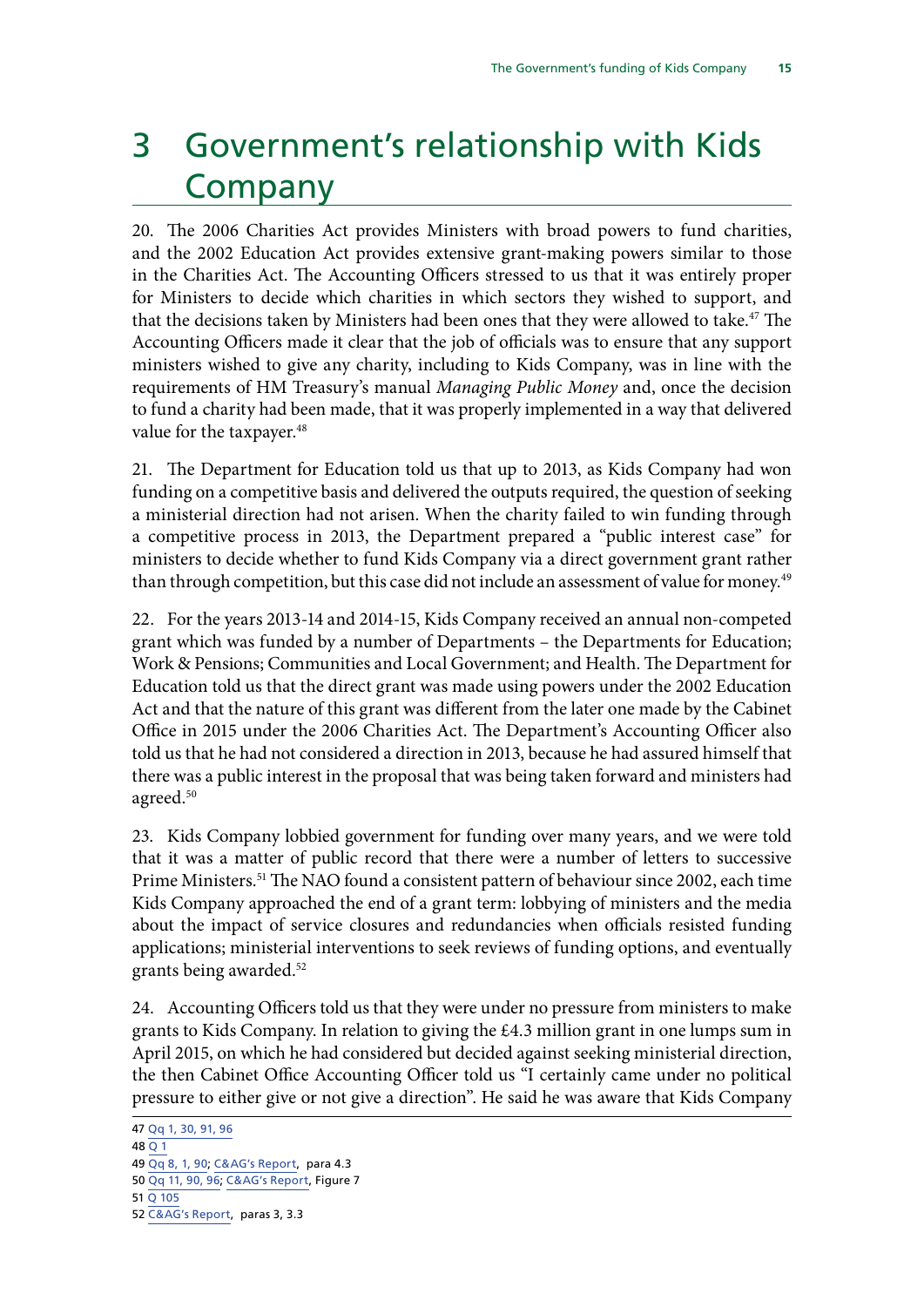was a prime ministerial favoured charity and that many ministers across government favoured it too, but still would have sought a direction if he had decided it was the right thing to do.<sup>53</sup> When asked whether at any point Ministers had put pressure on them to agree funding to Kids Company the then Cabinet Office Accounting Officer said "None of my Ministers at the time put personal pressure on me … I was under no personal pressure to do one thing or another". The Department for Education Accounting Officer said "No, I was not put under any pressure".54

25. As the replication of its services was a condition of Kids Company's funding between 2005 and 2014, we could not understand why it got no further than operating outside Bristol and London and why, after 13 years and £42 million, the government continued experimenting with the charity.<sup>55</sup> The Department for Education explained that replication included the spreading-out of the charity itself and the development of techniques that could be picked up by other people. It added that most people had seen Kids Company as something that was developing innovative practice that was not being developed elsewhere and that the Department had been involved in sharing this practice.<sup>56</sup>

26. We were also concerned that children elsewhere in the country had just as important or difficult needs as in London. The Cabinet Office's then Accounting Officer responded that if there had been a charity in, for example, Sunderland with the same compelling methodology and the same appeal to politicians, then perhaps it would have succeeded. <sup>57</sup> He also told us that if Kids Company had been able to demonstrate that what it was doing was achieving outcomes in society, other charities would have been able to copy it.<sup>58</sup>

27. Many government departments had a relationship with Kids Company. The charity first received central government funding from the Home Office in 2002.<sup>59</sup> The Department for Education was responsible for the charity's funding for many years and this responsibility was transferred to the Cabinet Office in July 2013.<sup>60</sup> We were also told that the charity made approaches to different departments for funding. For example, when seeking its final funding of £3 million in June 2015 it had initially approached the Department for Work & Pensions for the money.61 But we were concerned about how well much information on Kids Company had been shared across Whitehall. For example, we would have expected the Department for Education to have told colleagues at the Cabinet Office that Kids Company had no reserves, when it passed over responsibility for the charity. The Cabinet Office would not then have had to rely on a report from accountants.<sup>62</sup>

28. While government gave  $\text{\pounds}42$  million to Kids Company, local authorities spent just  $£2$  million with the charity over the period. $63$  We were concerned that Kids Company, beyond a couple of boroughs in south London, had not extended its reach into other local authority areas over the years.<sup>64</sup> We were also disappointed to hear that departments had

53 [Qq 97, 98](http://data.parliament.uk/writtenevidence/committeeevidence.svc/evidencedocument/public-accounts-committee/kids-company/oral/24013.html) 54 [Qq 116, 117](http://data.parliament.uk/writtenevidence/committeeevidence.svc/evidencedocument/public-accounts-committee/kids-company/oral/24013.html) 55 [Qq 75, 79](http://data.parliament.uk/writtenevidence/committeeevidence.svc/evidencedocument/public-accounts-committee/kids-company/oral/24013.html) 56 [Qq 75, 76](http://data.parliament.uk/writtenevidence/committeeevidence.svc/evidencedocument/public-accounts-committee/kids-company/oral/24013.html) 57 [Q 74](http://data.parliament.uk/writtenevidence/committeeevidence.svc/evidencedocument/public-accounts-committee/kids-company/oral/24013.html)  $58031$ 59 [Q 102;](http://data.parliament.uk/writtenevidence/committeeevidence.svc/evidencedocument/public-accounts-committee/kids-company/oral/24013.html) [C&AG's Report](https://www.nao.org.uk/wp-content/uploads/2015/10/Investigation-the-governments-funding-of-Kids-Company.pdf), Summary para 2, Figure 2 60 [Q 1, 2](http://data.parliament.uk/writtenevidence/committeeevidence.svc/evidencedocument/public-accounts-committee/kids-company/oral/24013.html); [C&AG's Report](https://www.nao.org.uk/wp-content/uploads/2015/10/Investigation-the-governments-funding-of-Kids-Company.pdf), para 4.13 61 [Q 55](http://data.parliament.uk/writtenevidence/committeeevidence.svc/evidencedocument/public-accounts-committee/kids-company/oral/24013.html) 62 [Q 51](http://data.parliament.uk/writtenevidence/committeeevidence.svc/evidencedocument/public-accounts-committee/kids-company/oral/24013.html) 63 [C&AG's Report,](https://www.nao.org.uk/wp-content/uploads/2015/10/Investigation-the-governments-funding-of-Kids-Company.pdf) paras 2.5, 2.10, Figure 3 64 [Q 79](http://data.parliament.uk/writtenevidence/committeeevidence.svc/evidencedocument/public-accounts-committee/kids-company/oral/24013.html)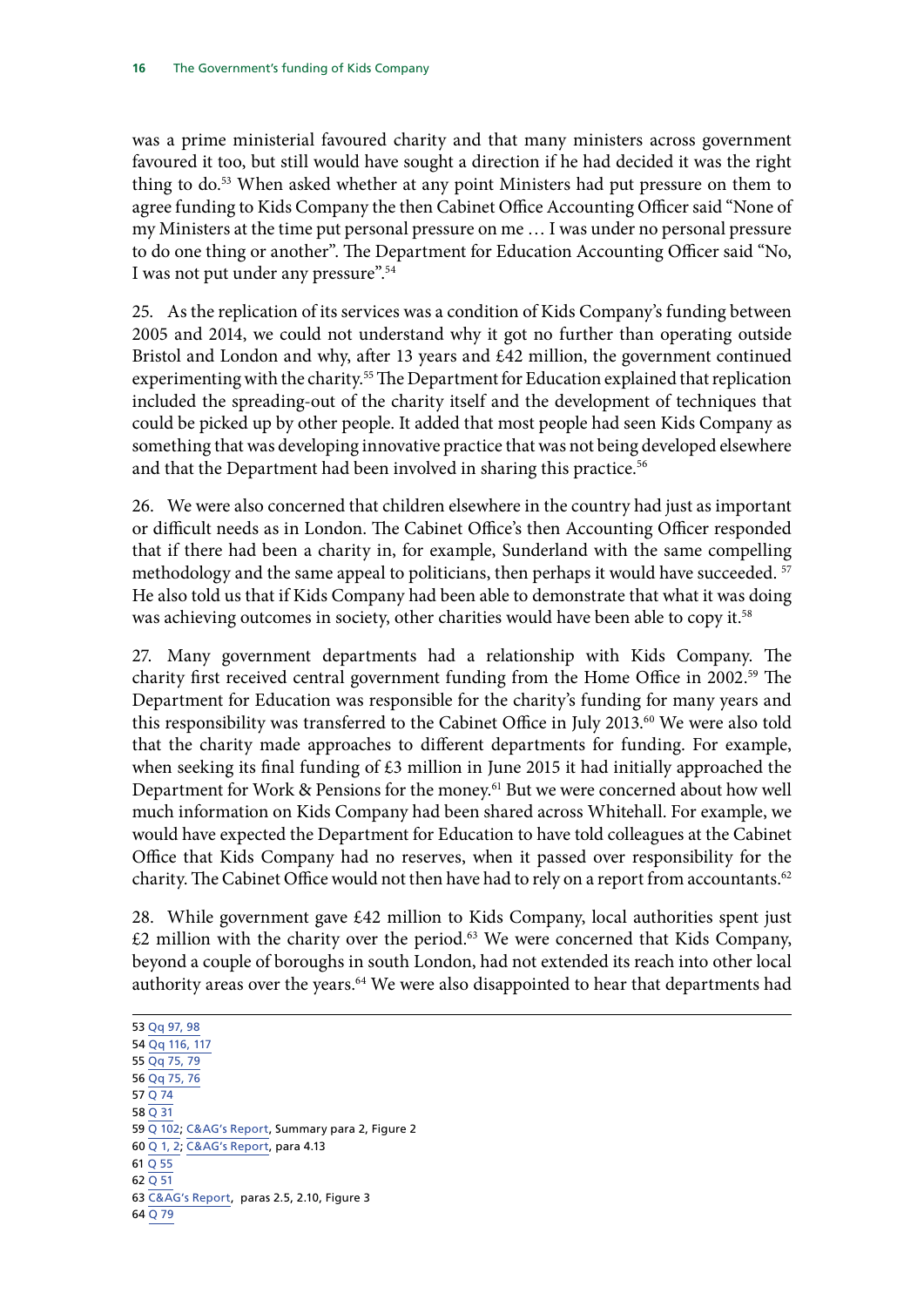not formally spoken to local authorities to find out how Kids Company was operating on the ground and why local authorities had found it difficult to fund the charity. The Cabinet Office had only had informal conversations with local authorities in Lambeth and Southwark about why local authorities found it difficult to fund Kids Company.<sup>65</sup> But Bristol Council, for example, had terminated a contract with Kids Company as it had failed to achieve registered provider status.<sup>66</sup> The Cabinet Office's then Accounting Officer accepted that departments would have benefited from seeking out more information from local authorities.<sup>67</sup>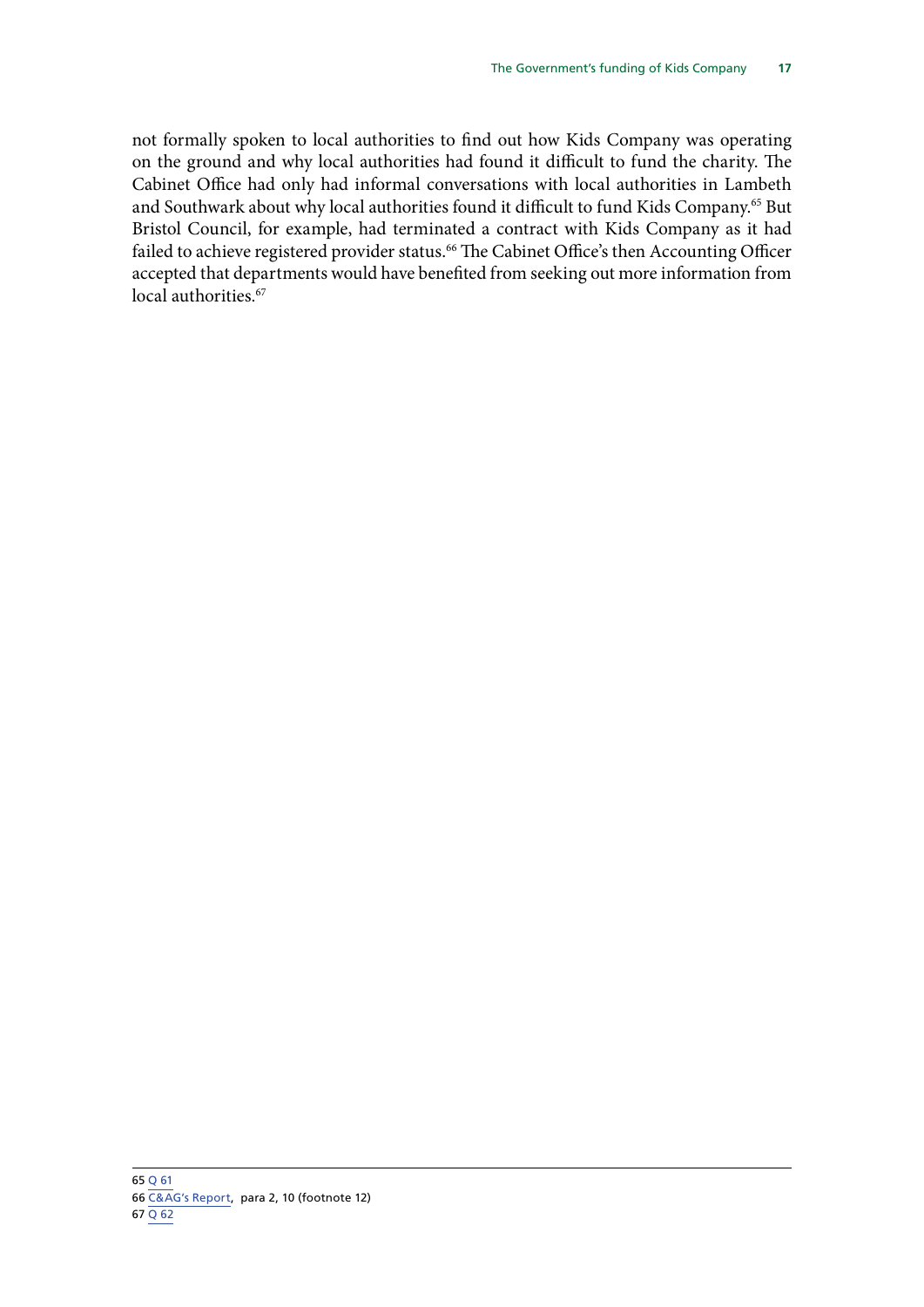# <span id="page-21-0"></span>4 What the Government has learned

29. We asked the Accounting Officers what they had learned from the Kids Company experience. The Department for Education told us it had four key learning points: there had been too much one-off decision-making as opposed to looking at the entire story; the need to look at getting the balance right between self-reporting and external evaluation; on impact, to be able to answer questions about both outputs and outcomes - most of the Department's monitoring had been of outputs, it is more difficult to measure outcomes but the Department needed to improve in future; and to improve record-keeping. The Department also said it would be addressing the wider question of how it works with the voluntary sector and how grants work.<sup>68</sup> The then Accounting Officer for the Cabinet Office agreed with the Department's learning points and also said that "evidence first, decision second is better than the other way round".69

30. The Cabinet Office's then Accounting Officer commented that use of the Charities Act to step in and provide front-line services is unusual and should be treated with caution and "I think we should be less willing to use our general powers under the Charities Act to make uncompleted grants".70 He also commented, on learning points, that he would be cautious about making funding commitments that involve more than one department, which can lead to people letting their guard down, and about charities that make multiple approaches to government, which can be hard to control. He also advised care over grants to charities which are funded by whip-rounds across departments, as people pay less attention when contributing small amounts to a larger overall figure.<sup>71</sup> The Department said that, when dealing with grant applications, it tended to look at the grant in question, rather than wider questions about the organisation, and this was also a learning point.<sup>72</sup>

31. We asked the then Accounting Officer whether, if Kids Company had not gone insolvent just after receiving its last  $£3$  million, he thought the Cabinet Office would still be funding them. He commented that the model for funding would be a charity that was solvent, at arm's length from government, and sustainable without hand-to-mouth government funding. "I think the model we are hoping for is that it would not be funded by government today, unless through a competitive process".<sup>73</sup>

68 [Qq 28, 120, 121](http://data.parliament.uk/writtenevidence/committeeevidence.svc/evidencedocument/public-accounts-committee/kids-company/oral/24013.html) 69 [Q 121](http://data.parliament.uk/writtenevidence/committeeevidence.svc/evidencedocument/public-accounts-committee/kids-company/oral/24013.html) 70 [Qq 62, 68](http://data.parliament.uk/writtenevidence/committeeevidence.svc/evidencedocument/public-accounts-committee/kids-company/oral/24013.html) 71 [Qq 68, 121](http://data.parliament.uk/writtenevidence/committeeevidence.svc/evidencedocument/public-accounts-committee/kids-company/oral/24013.html) 72 [Q 51](http://data.parliament.uk/writtenevidence/committeeevidence.svc/evidencedocument/public-accounts-committee/kids-company/oral/24013.html) 73 [Q 83](http://data.parliament.uk/writtenevidence/committeeevidence.svc/evidencedocument/public-accounts-committee/kids-company/oral/24013.html)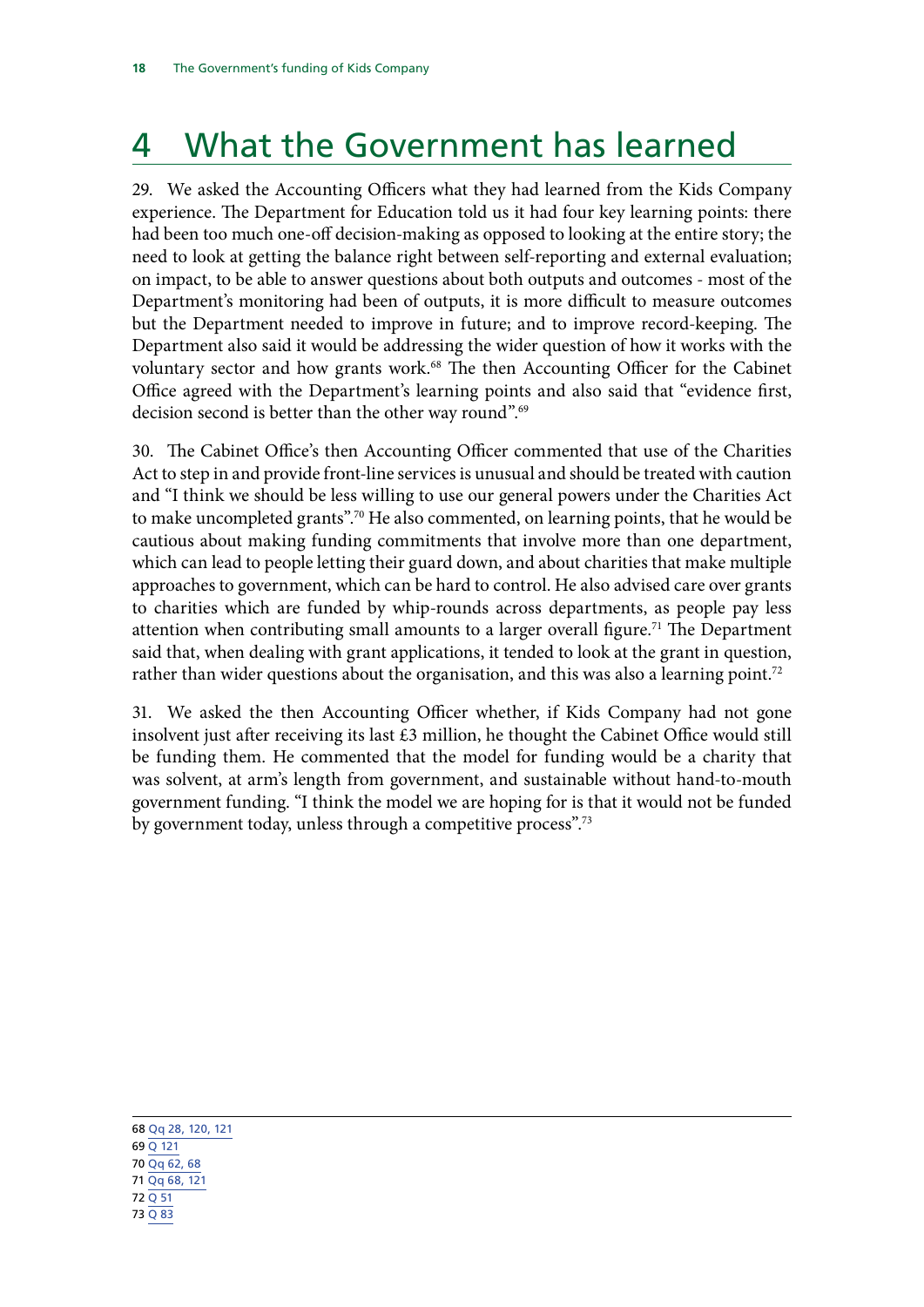### <span id="page-22-0"></span>Formal Minutes

#### **Monday 9 November 2015**

Members present:

Meg Hillier, in the Chair

Mr Richard Bacon Caroline Flint Nigel Mills David Mowat

Stephen Phillips Bridget Phillipson Mrs Anne-Marie Trevelyan

Draft Report (*The Government's funding of Kids Company*), proposed by the Chair, brought up and read.

*Ordered*, That the draft Report be read a second time, paragraph by paragraph.

Paragraphs 1 to 31 read and agreed to.

Conclusions and recommendations agreed to.

Summary agreed to.

*Resolved*, That the Report be the Eighth Report of the Committee to the House.

*Ordered*, That the Chair make the Report to the House.

*Ordered*, That embargoed copies of the Report be made available, in accordance with the provisions of Standing Order No. 134.

[Adjourned till Monday 16 November at 3.30 pm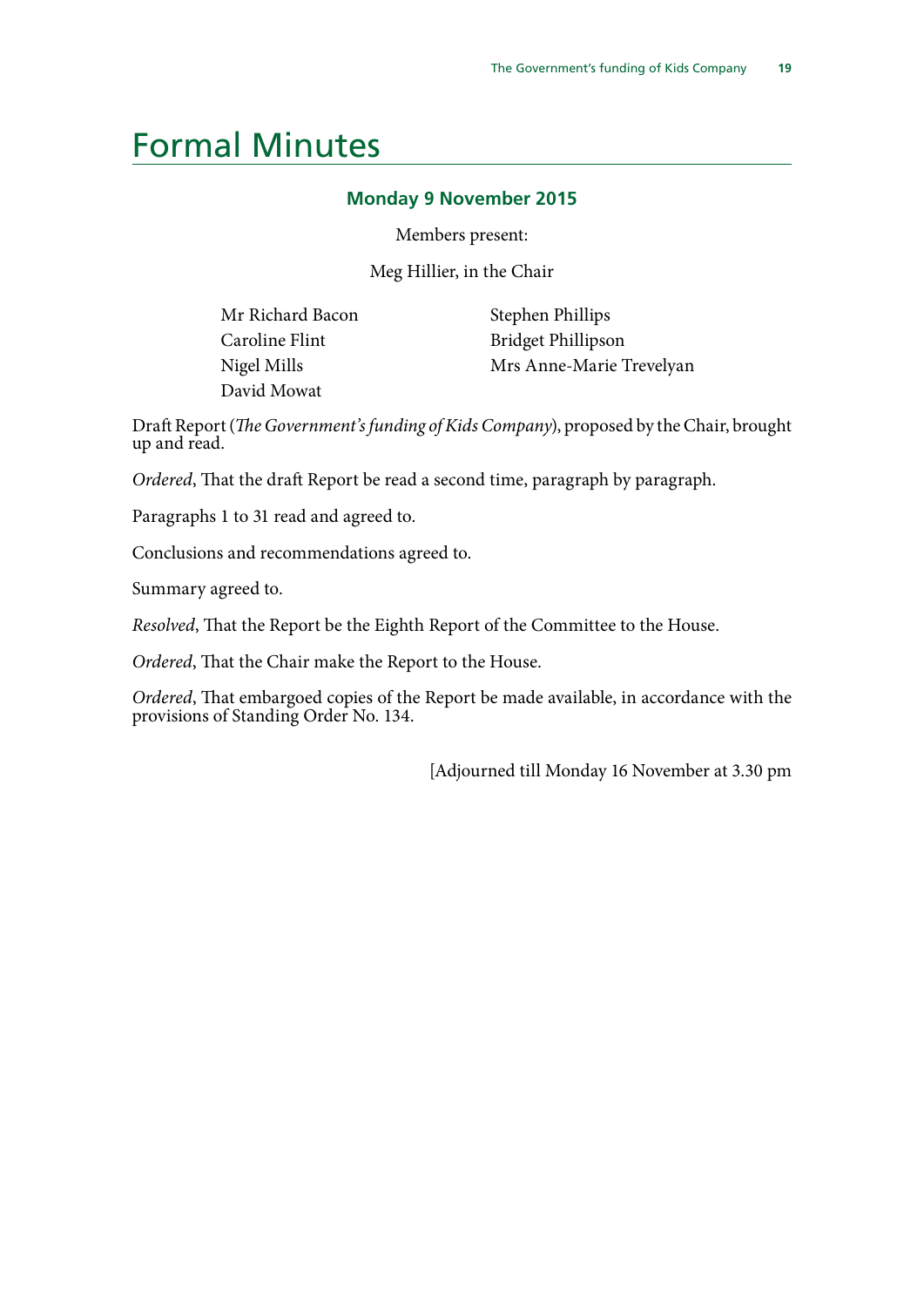### <span id="page-23-0"></span>**Witnesses**

The following witnesses gave evidence. Transcripts can be viewed on the Committee's [inquiry web page](http://www.parliament.uk/business/committees/committees-a-z/commons-select/public-accounts-committee/inquiries/parliament-2015/closure-of-kids-company-15-16/).

### **Monday 2 November 2015** *Question number*

**Richard Heaton**, former Permanent Secretary, Cabinet Office (now Ministry of Justice), and **Chris Wormald**, Permanent Secretary, Department for Education [Q1-127](http://data.parliament.uk/writtenevidence/committeeevidence.svc/evidencedocument/public-accounts-committee/kids-company/oral/24013.html)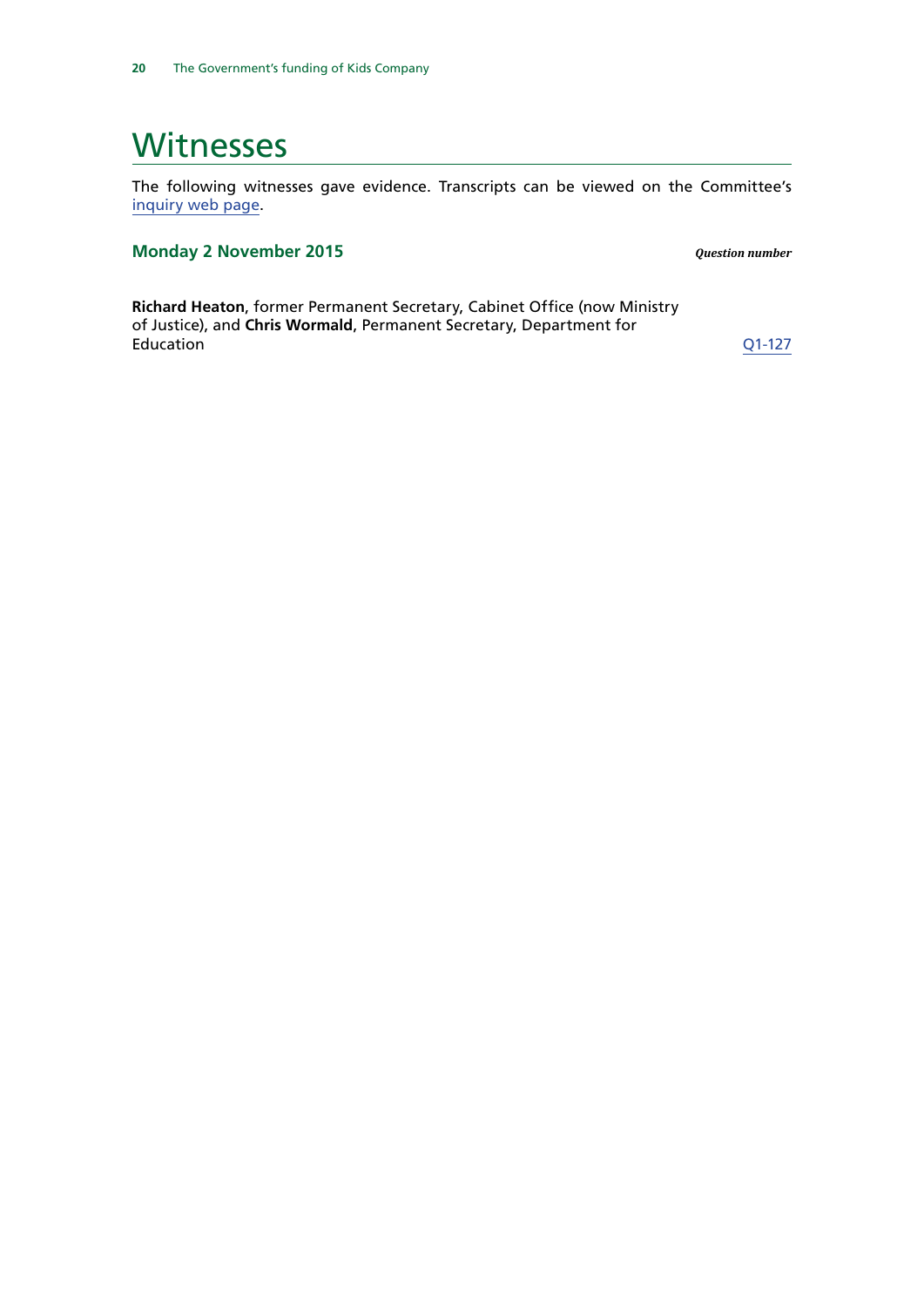### <span id="page-24-0"></span>Published written evidence

The following written evidence was received and can be viewed on the Committee's inquiry web page at [www.parliament.uk/](http://www.parliament.uk/business/committees/committees-a-z/commons-select/public-accounts-committee/)pac. KCP numbers are generated by the evidence processing system and so may not be complete.

- 1 Department for Education [\(KCP0002](http://data.parliament.uk/WrittenEvidence/CommitteeEvidence.svc/EvidenceDocument/Public%20Accounts/Kids%20Company/written/24309.html))
- 2 Mr Richard Heaton [\(KCP0003\)](http://data.parliament.uk/WrittenEvidence/CommitteeEvidence.svc/EvidenceDocument/Public%20Accounts/Kids%20Company/written/24310.html)